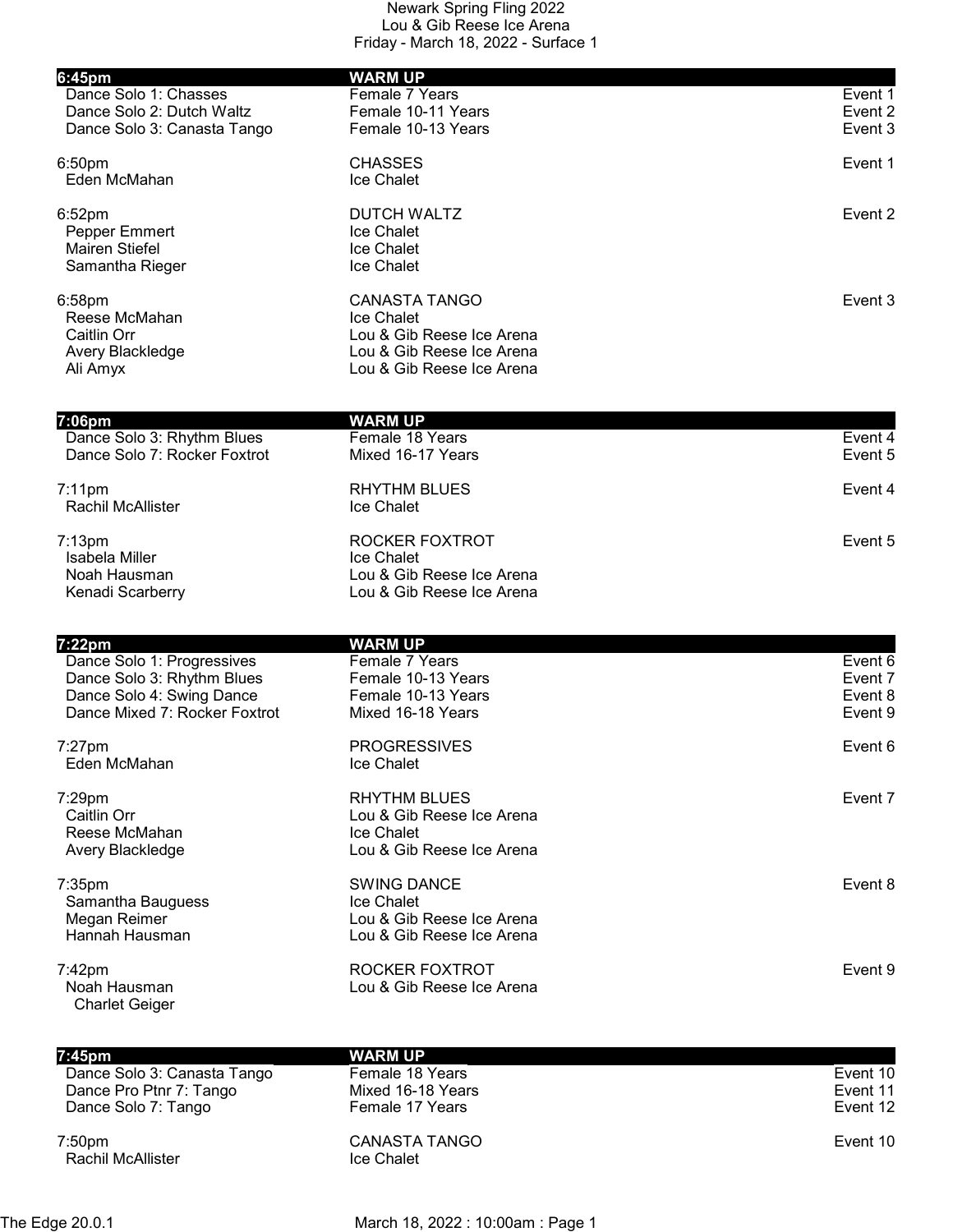|                                                                                              | Newark Spring Fling 2022<br>Lou & Gib Reese Ice Arena<br>Friday - March 18, 2022 - Surface 1          |                                  |
|----------------------------------------------------------------------------------------------|-------------------------------------------------------------------------------------------------------|----------------------------------|
| 7:52 <sub>pm</sub><br>Noah Hausman<br>Abbey Bagent                                           | <b>TANGO</b><br>Lou & Gib Reese Ice Arena                                                             | Event 11                         |
| $7:55$ pm<br>Kenadi Scarberry                                                                | <b>TANGO</b><br>Lou & Gib Reese Ice Arena                                                             | Event 12                         |
|                                                                                              |                                                                                                       |                                  |
| 7:58pm<br>Dance Pro Ptnr 7: Rocker Foxtrot<br>Dance Solo 4: Cha Cha<br>Dance Solo 4: Cha Cha | <b>WARM UP</b><br>Mixed 16-18 Years<br>Female 12-13 Years<br>Female 15 Years                          | Event 13<br>Event 14<br>Event 15 |
| 8:03pm<br>Noah Hausman<br>Abbey Bagent                                                       | ROCKER FOXTROT<br>Lou & Gib Reese Ice Arena                                                           | Event 13                         |
| 8:06pm<br>Megan Reimer<br>Caitlin Orr<br>Avery Blackledge                                    | <b>CHA CHA</b><br>Lou & Gib Reese Ice Arena<br>Lou & Gib Reese Ice Arena<br>Lou & Gib Reese Ice Arena | Event 14                         |
| 8:14pm<br><b>Kate Early</b>                                                                  | <b>CHA CHA</b><br>Ice Chalet                                                                          | Event 15                         |
|                                                                                              |                                                                                                       |                                  |
| 8:16pm<br>Dance Solo 4: Fiesta Tango<br>Dance Solo 5: Willow Waltz                           | <b>WARM UP</b><br>Female 13 Years<br>Female 14 Years                                                  | Event 16<br>Event 17             |
| 8:21pm<br>Megan Reimer                                                                       | <b>FIESTA TANGO</b><br>Lou & Gib Reese Ice Arena                                                      | Event 16                         |
| 8:24pm<br>Lillyanna Jacklet                                                                  | <b>WILLOW WALTZ</b><br>Ice Chalet                                                                     | Event 17                         |
|                                                                                              |                                                                                                       |                                  |
| 8:26pm<br>Open Solo FD Gold<br>Open Solo FD Platinum<br>Silver Samba Platinum                | <b>WARM UP</b><br>Female 17-18 Years<br>Female 18 Years<br>Female 18 Years                            | Event 18<br>Event 19<br>Event 20 |
| 8:31pm<br>Kenadi Scarberry<br><b>Charlet Geiger</b>                                          | OPEN SOLO FD GOLD<br>Lou & Gib Reese Ice Arena<br>Lou & Gib Reese Ice Arena                           | Event 18                         |
| 8:36pm<br>Kaitlyn Nash                                                                       | OPEN SOLO FD PLATINUM<br>Lou & Gib Reese Ice Arena                                                    | Event 19                         |
| 8:39pm<br>Abbey Bagent                                                                       | SILVER SAMBA PLATINUM<br>Lou & Gib Reese Ice Arena                                                    | Event 20                         |
|                                                                                              |                                                                                                       |                                  |

8:40pm END OF DAYS EVENTS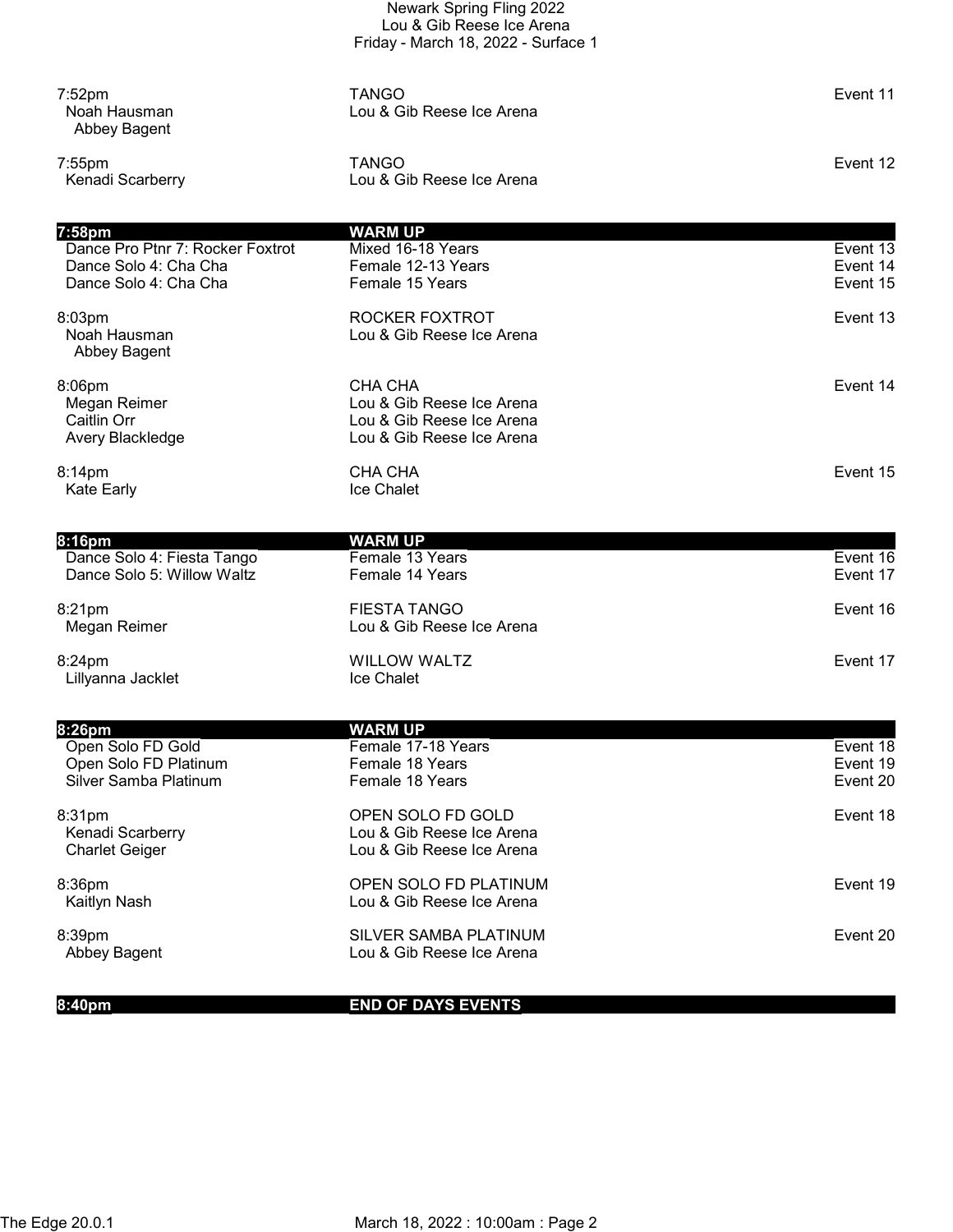| 8:00am                                    | <b>WARM UP</b>                                          |           |
|-------------------------------------------|---------------------------------------------------------|-----------|
| Solo Comp. Beta                           | Female 7 Years                                          | Event 21A |
| Solo Comp. Gamma                          | Female 5 Years                                          | Event 21B |
| Solo Comp. Gamma                          | Female 15 Years                                         | Event 22A |
| Solo Comp. Delta                          | Mixed 7-8 Years                                         | Event 22B |
| 8:03am                                    | SOLO COMP. BETA: ARENA RIGHT                            | Event 21A |
| Alina Orlovskyy                           | Ice Chalet                                              |           |
| 8:03am                                    | SOLO COMP. GAMMA: ARENA LEFT                            | Event 21B |
| <b>Barbara Nicks</b>                      | Ice Chalet                                              |           |
| 8:04am                                    | SOLO COMP. GAMMA: ARENA RIGHT                           | Event 22A |
| Sarah Goldsberry                          | <b>Ice Chalet</b>                                       |           |
|                                           |                                                         |           |
| 8:04am<br>Eden McMahan                    | SOLO COMP. DELTA: ARENA LEFT<br>Ice Chalet              | Event 22B |
| <b>Colton Jarrett</b>                     | Ice Chalet                                              |           |
|                                           |                                                         |           |
| 8:07am                                    | <b>WARM UP</b>                                          |           |
| Solo Comp. FS1                            | Female 9-10 Years                                       | Event 23A |
| Solo Comp. FS1                            | Mixed 11-12 Years                                       | Event 23B |
| 8:10am                                    | SOLO COMP. FS1: ARENA RIGHT                             | Event 23A |
| Callie Boucher                            | Lou & Gib Reese Ice Arena                               |           |
| <b>Allison Reynolds</b>                   | Ice Chalet                                              |           |
| Reese McMahan                             | Ice Chalet                                              |           |
| <b>Emily Reimer</b>                       | Lou & Gib Reese Ice Arena<br>Ice Chalet                 |           |
| Kyleigh Pinkston<br><b>Mairen Stiefel</b> | Ice Chalet                                              |           |
|                                           |                                                         |           |
| 8:10am<br><b>Chandler Potts</b>           | SOLO COMP. FS1: ARENA LEFT<br>Lou & Gib Reese Ice Arena | Event 23B |
| Isabelle Swindeman                        | Ice Chalet                                              |           |
| Analeigh Roy                              | Lou & Gib Reese Ice Arena                               |           |
| Shan Chohan                               | Ice Chalet                                              |           |
|                                           |                                                         |           |
| 8:19am<br>Solo Comp. FS2                  | <b>WARM UP</b><br>Mixed 8-9 Years                       | Event 24A |
| Solo Comp. FS2                            | Female 18 Years-Adult                                   | Event 24B |
| Solo Comp. FS3                            | Female 11 Years                                         | Event 25A |
| Solo Comp. FS3                            | Female 13-16 Years                                      | Event 25B |
| 8:22am                                    | SOLO COMP. FS2 : ARENA RIGHT                            | Event 24A |
| Isaac Hausman                             | Lou & Gib Reese Ice Arena                               |           |
| <b>Melody Martin</b>                      | Lou & Gib Reese Ice Arena                               |           |
| 8:22am                                    | SOLO COMP. FS2: ARENA LEFT                              | Event 24B |
| <b>Rachil McAllister</b>                  | Ice Chalet                                              |           |
| <b>Stacey Gilbert</b>                     | <b>Chiller Easton</b>                                   |           |
| 8:25am                                    | SOLO COMP. FS3: ARENA RIGHT                             | Event 25A |
| <b>Ady Martin</b>                         | Lou & Gib Reese Ice Arena                               |           |
| Karina Liskooka                           | <b>Skating Club of Greater Youngstown</b>               |           |
| 8:25am                                    | SOLO COMP. FS3: ARENA LEFT                              | Event 25B |
| Ella Edds                                 | Lou & Gib Reese Ice Arena                               |           |
| Reagan Murphy                             | Ice Chalet                                              |           |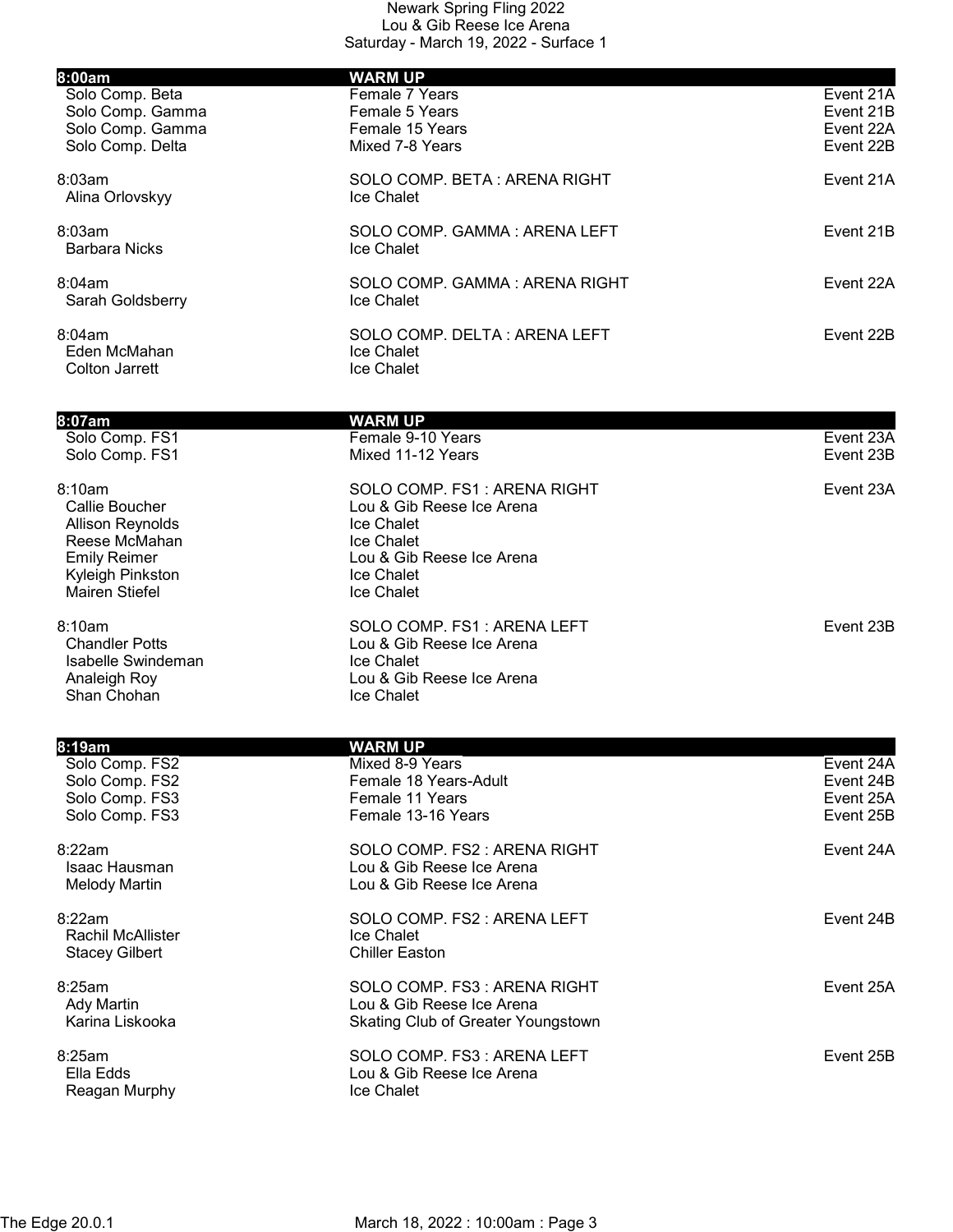| 8:28am                                                                           | <b>WARM UP</b>                                                                                                                   |                                  |
|----------------------------------------------------------------------------------|----------------------------------------------------------------------------------------------------------------------------------|----------------------------------|
| Solo Comp. FS4<br>Solo Comp. FS4                                                 | Mixed 11-12 Years<br>Female 13-16 Years                                                                                          | Event 26A<br>Event 26B           |
| 8:31am<br>Madeleine Darby<br>Evan Goddard<br>Ella Schall<br>Caitlin Orr          | SOLO COMP. FS4 : ARENA RIGHT<br>Ice Chalet<br>Southgate<br>Lou & Gib Reese Ice Arena<br>Lou & Gib Reese Ice Arena                | Event 26A                        |
| 8:31am<br>Avery Blackledge<br>Evelyn Hawkey<br>Katelyn Koklich<br>Hannah Hausman | SOLO COMP. FS4 : ARENA LEFT<br>Lou & Gib Reese Ice Arena<br>Ice Chalet<br>Lou & Gib Reese Ice Arena<br>Lou & Gib Reese Ice Arena | Event 26B                        |
| $8:37$ am                                                                        | <b>WARM UP</b>                                                                                                                   |                                  |
| Solo Comp. FS5<br>Solo Comp. FS6                                                 | Female 14-16 Years<br>Female 15-16 Years                                                                                         | Event 27<br>Event 28             |
| 8:40am<br>Joanna Bailey<br><b>Brianna Hales</b><br>Adelynn Hales<br>Grace Graham | SOLO COMP. FS5<br>Lou & Gib Reese Ice Arena<br>Southgate<br>Southgate<br>Ice Chalet                                              | Event 27                         |
| 8:46am<br>Lena Hales<br>Aevry Coffman                                            | SOLO COMP. FS6<br>Southgate<br>Southgate                                                                                         | Event 28                         |
| 8:50am                                                                           | <b>WARM UP</b>                                                                                                                   |                                  |
| Pairs 1<br>Pairs 1<br><b>Family Spotlight</b>                                    | Mixed 8-9 Years<br>Mixed 14-18 Years<br>Family                                                                                   | Event 29<br>Event 30<br>Event 31 |
| 8:55am<br>Isaac Hausman<br><b>Melody Martin</b>                                  | PAIRS <sub>1</sub><br>Lou & Gib Reese Ice Arena                                                                                  | Event 29                         |
| 8:58am<br><b>Emily Higgins</b><br>Austin Johnson                                 | PAIRS <sub>1</sub><br>Lou & Gib Reese Ice Arena                                                                                  | Event 30                         |
| 9:00am<br><b>Stacey Gilbert</b><br>Kathryn Gilbert                               | <b>FAMILY SPOTLIGHT</b><br><b>Chiller Easton</b>                                                                                 | Event 31                         |

Isabella Birman Southgate Sophia Hornisch

| 9:05am      | <b>WARM UP</b>   |          |
|-------------|------------------|----------|
| Tot 4       | Female 4 Years   | Event 32 |
| Alpha       | Male 7 Years     | Event 33 |
| Alpha       | Female 15 Years  | Event 34 |
| <b>Beta</b> | Female 7-9 Years | Event 35 |
| Gamma       | Female 5-7 Years | Event 36 |
| Gamma       | Female 15 Years  | Event 37 |
| Delta       | Female 7 Years   | Event 38 |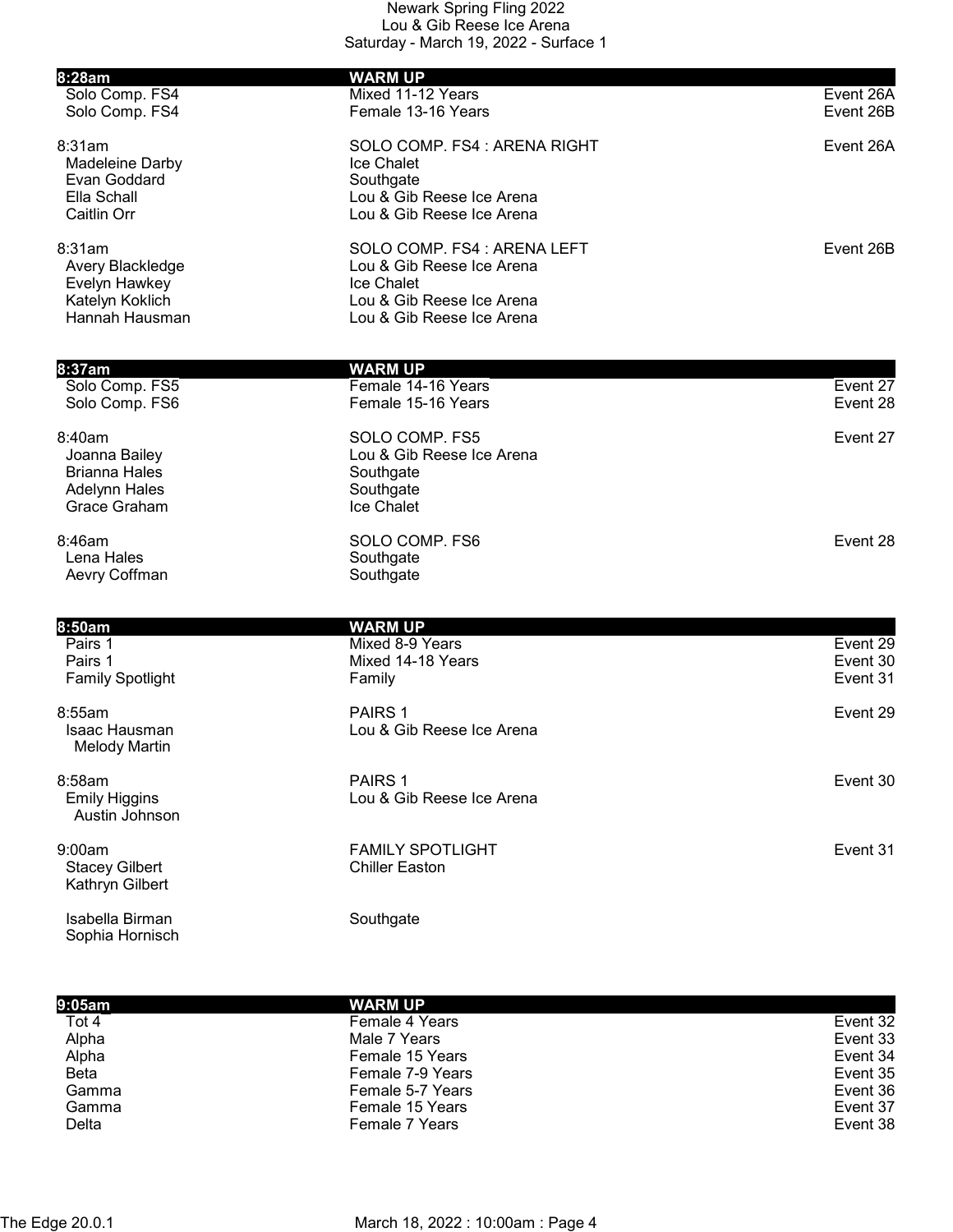| 9:10am<br>Elizabeth Ayele                                                                                     | TOT <sub>4</sub><br><b>Chiller Easton</b>                                                                              | Event 32             |
|---------------------------------------------------------------------------------------------------------------|------------------------------------------------------------------------------------------------------------------------|----------------------|
| 9:12am<br><b>William Bauguess</b>                                                                             | <b>ALPHA</b><br>Ice Chalet                                                                                             | Event 33             |
| 9:14am<br>Ayla Roe                                                                                            | <b>ALPHA</b><br>Lou & Gib Reese Ice Arena                                                                              | Event 34             |
| 9:16am<br>Alina Orlovskyy<br>Evelyn Swindeman                                                                 | <b>BETA</b><br>Ice Chalet<br>Ice Chalet                                                                                | Event 35             |
| 9:20am<br><b>Barbara Nicks</b><br><b>Whitley Bauguess</b>                                                     | <b>GAMMA</b><br>Ice Chalet<br>Ice Chalet                                                                               | Event 36             |
| 9:24am<br>Sarah Goldsberry                                                                                    | <b>GAMMA</b><br>Ice Chalet                                                                                             | Event 37             |
| 9:26am<br>Eden McMahan                                                                                        | <b>DELTA</b><br>Ice Chalet                                                                                             | Event 38             |
|                                                                                                               |                                                                                                                        |                      |
| 9:28am                                                                                                        | <b>WARM UP</b>                                                                                                         |                      |
| Freestyle 1<br>Freestyle 1                                                                                    | Female 9-10 Years<br>Female 11 Years                                                                                   | Event 39<br>Event 40 |
| 9:33am<br><b>Emily Reimer</b><br>Callie Boucher<br><b>Mairen Stiefel</b><br>Reese McMahan<br>Kyleigh Pinkston | <b>FREESTYLE 1</b><br>Lou & Gib Reese Ice Arena<br>Lou & Gib Reese Ice Arena<br>Ice Chalet<br>Ice Chalet<br>Ice Chalet | Event 39             |
| 9:46am<br>Isabelle Swindeman<br><b>Chandler Potts</b>                                                         | <b>FREESTYLE 1</b><br>Ice Chalet<br>Lou & Gib Reese Ice Arena                                                          | Event 40             |
| 9:51am                                                                                                        | <b>WARM UP</b>                                                                                                         |                      |
| Freestyle 2                                                                                                   | Male 8 Years                                                                                                           | Event 41             |
| Freestyle 2                                                                                                   | Female 9 Years                                                                                                         | Event 42             |
| Freestyle 2                                                                                                   | Female 18 Years                                                                                                        | Event 43             |
| Freestyle 3                                                                                                   | Female 9 Years                                                                                                         | Event 44             |

9:56am FREESTYLE 2 Event 41

9:58am **Exercise Exercise Service Service 2** Event 42 Melody Martin **Melody Martin** Lou & Gib Reese Ice Arena

10:01am FREESTYLE 2 Event 43 Rachil McAllister

10:03am FREESTYLE 3 Event 44 Lily Mitchell<br>
Hannah Rieger<br>
Hannah Rieger<br>
Ice Chalet Hannah Rieger

Freestyle 3 Event 45

Lou & Gib Reese Ice Arena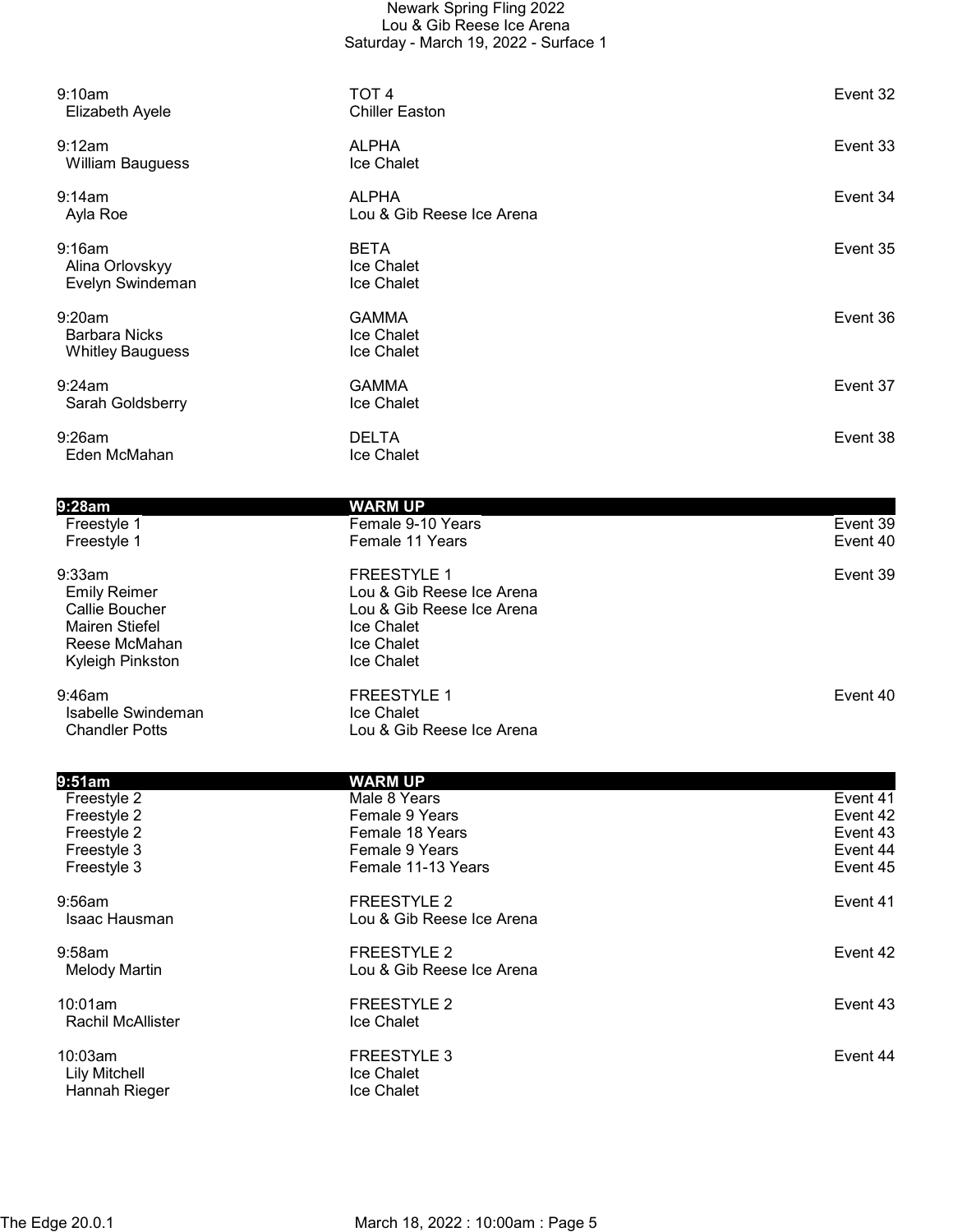Samantha Rieger **Internal Samantha Rieger** Internal Revolution and Trustal Revolution Art and Trustal Revolution Ava Burleson

10:08am FREESTYLE 3 Event 45 Karina Liskooka **Skating Club of Greater Youngstown** Ella Edds **Lou & Gib Reese Ice Arena**<br>Ava Burleson **Lou & Chalet** Chalet

## 10:18am RESURFACE 10:33am WARM UP Freestyle 5 Female 14 Years Event 46<br>Freestyle 5 Female 17-18 Years Event 47 Female 17-18 Years 10:38am FREESTYLE 5 Event 46 Emily Higgins **Lou & Gib Reese Ice Arena**  Joanna Bailey Lou & Gib Reese Ice Arena 10:44am FREESTYLE 5 Event 47 Lou & Gib Reese Ice Arena Macy LaCourse **Southgate** Southgate **10:50am** WARM UP<br>
Freestyle 4 **Example 13 Female 13 Years Event 48** 10:55am FREESTYLE 4 Event 48 Ali Amyx Lou & Gib Reese Ice Arena Megan Reimer **Lou & Gib Reese Ice Arena** Avery Blackledge **Lou & Gib Reese Ice Arena**<br>Hannah Hausman **Lou & Gib Reese Ice Arena** Lou & Gib Reese Ice Arena Alex Gowans Lou & Gib Reese Ice Arena **11:10am** WARM UP<br>Freestyle 4 **Marshall** Female 10-**Female 10-12 Years Event 49** Freestyle 4 **Female 16 Years Exercise 16 Years** Event 50 11:15am FREESTYLE 4 Event 49 Ella Schall Lou & Gib Reese Ice Arena Samantha Bauguess Ice Chalet Madeleine Darby Caitlin Orr Caitlin Orr Caitlin Orr Caitlin Orr Caitlin Orr Caitlin Orr Caitlin Orr Caitlin Orr Caitlin Orr Cai Hadley Parish Southgate 11:30am FREESTYLE 4 Event 50 Evelyn Hawkey **Ice Chalet** 11:33am WARM UP Open Pairs Bronze **Exercise State Accord Mixed 16-18 Years Accord Contract Contract Contract Contract Contract Contract Contract Contract Contract Contract Contract Contract Contract Contract Contract Contract Contract Con** Pairs 6 **Mixed 16-20 Years Event 52** Mixed 16-20 Years **Event 52**  Artistic Bronze Female Adult Event 53 Open FS Bronze **Frankling Community** Female Adult **Community Community Community Community Frankling Community Community Frankling Community Frankling Community Frankling Community Community Community Community Community C** 11:38am OPEN PAIRS BRONZE Event 51 Noah Hausman Lou & Gib Reese Ice Arena Charlet Geiger Austin Johnson Lou & Gib Reese Ice Arena Abbey Bagent 11:44am PAIRS 6 Event 52 Isabela Miller **Internal Community** Ice Chalet

Jeshua Jacklet

The Edge 20.0.1 March 18, 2022 : 10:00am : Page 6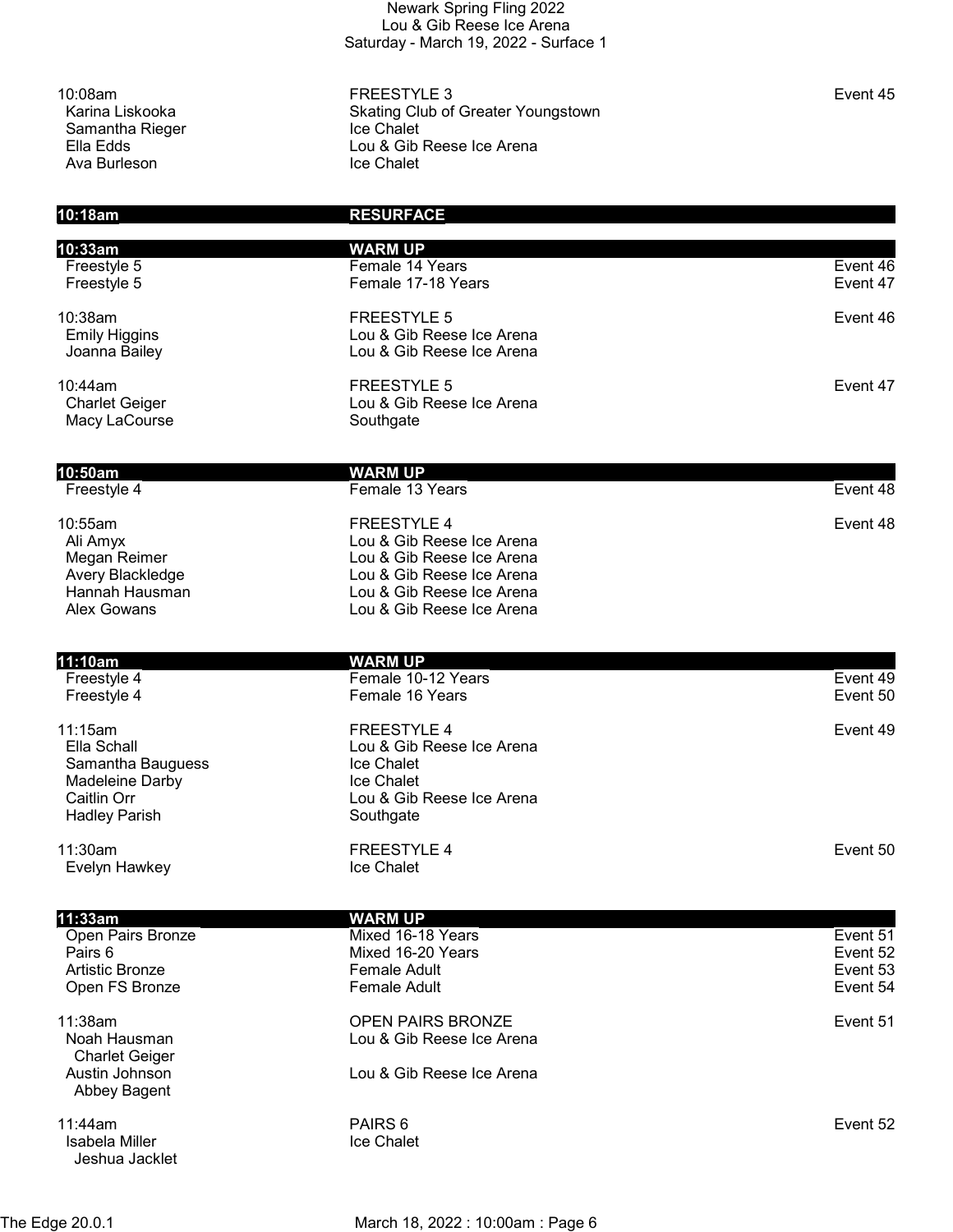Stacey Gilbert<br>Jill Frey

11:48am ARTISTIC BRONZE Event 53 Lou & Gib Reese Ice Arena

11:51am OPEN FS BRONZE Event 54 Chiller Easton

| 11:57am                     | <b>WARM UP</b>              |          |
|-----------------------------|-----------------------------|----------|
| <b>Stroking Alpha</b>       | Female 7-9 Years            | Event 55 |
| <b>Stroking Alpha</b>       | Female 15 Years             | Event 56 |
| <b>Stroking Beta</b>        | Female 7-9 Years            | Event 57 |
| <b>Stroking Gamma</b>       | Female 15 Years             | Event 58 |
| <b>Stroking Gamma-Delta</b> | Mixed 7-8 Years             | Event 59 |
| 11:57am                     | <b>STROKING ALPHA</b>       | Event 55 |
| Cameron Sohovich            | Lou & Gib Reese Ice Arena   |          |
| Iylah Kruise                | Lou & Gib Reese Ice Arena   |          |
| <b>Madeline Turpin</b>      | Lou & Gib Reese Ice Arena   |          |
| 11:57am                     | <b>STROKING ALPHA</b>       | Event 56 |
| Ayla Roe                    | Lou & Gib Reese Ice Arena   |          |
| 11:57am                     | <b>STROKING BETA</b>        | Event 57 |
| Alina Orlovskyy             | Ice Chalet                  |          |
| Nora Fussell                | Lou & Gib Reese Ice Arena   |          |
| Lilah Hirtzinger            | Lou & Gib Reese Ice Arena   |          |
| Evelyn Swindeman            | Ice Chalet                  |          |
| 11:57am                     | <b>STROKING GAMMA</b>       | Event 58 |
| Sarah Goldsberry            | Ice Chalet                  |          |
|                             |                             |          |
| 11:57am                     | <b>STROKING GAMMA-DELTA</b> | Event 59 |
| <b>Whitley Bauguess</b>     | Ice Chalet                  |          |
| Eden McMahan                | Ice Chalet                  |          |
| Colton Jarrett              | Ice Chalet                  |          |

## 12:22pm RESURFACE

| 12:37pm                                 | <b>WARM UP</b>                                 |          |
|-----------------------------------------|------------------------------------------------|----------|
| Lt. Ent. Spot. Tot 2                    | Female 6 Years                                 | Event 60 |
| Lt. Ent. Spot. Alpha                    | Female 7 Years                                 | Event 61 |
| Char. Spot. Alpha                       | Mixed 7-9 Years                                | Event 62 |
| Drama Spot. Alpha                       | Female 9 Years                                 | Event 63 |
| Lt. Ent. Spot. Beta-Gamma               | Female 5-7 Years                               | Event 64 |
| Char. Spot. Gamma                       | Female 10 Years                                | Event 65 |
| Char. Spot. Delta                       | Male 8 Years                                   | Event 66 |
| 12:42pm<br><b>Riley Emmert</b>          | LT. ENT. SPOT. TOT 2<br>Ice Chalet             | Event 60 |
| 12:44pm                                 | LT. ENT. SPOT. ALPHA                           | Event 61 |
| Sophia Hornisch                         | Southgate                                      |          |
| Cameron Sohovich                        | Lou & Gib Reese Ice Arena                      |          |
|                                         |                                                |          |
| 12:48pm                                 | CHAR. SPOT. ALPHA<br>Lou & Gib Reese Ice Arena | Event 62 |
| Iylah Kruise<br><b>William Bauguess</b> | Ice Chalet                                     |          |
|                                         |                                                |          |
| 12:52pm                                 | DRAMA SPOT. ALPHA                              | Event 63 |
| Madeline Turpin                         | Lou & Gib Reese Ice Arena                      |          |
|                                         |                                                |          |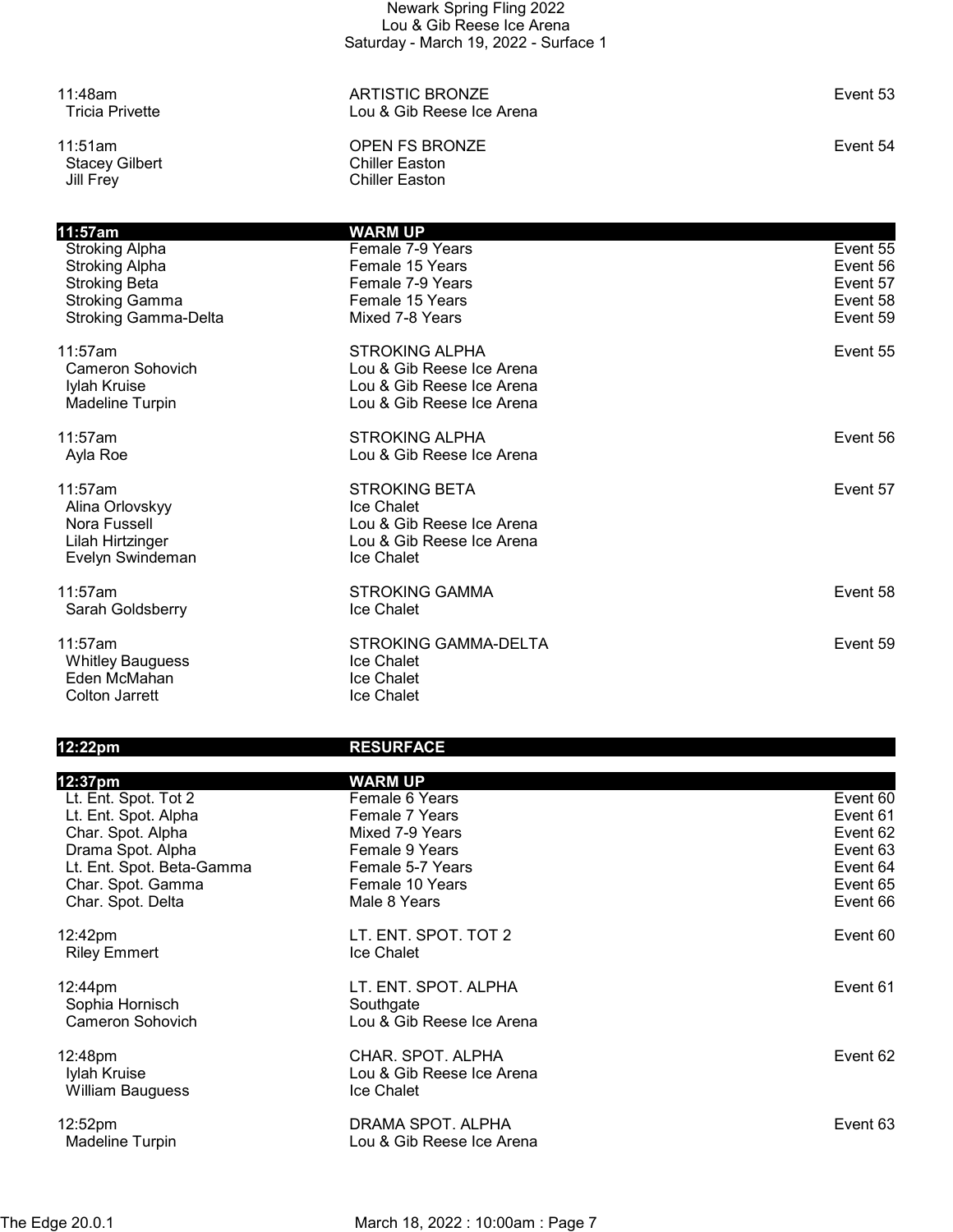|                                                                                | Newark Spring Fling 2022<br>Lou & Gib Reese Ice Arena<br>Saturday - March 19, 2022 - Surface 1 |          |
|--------------------------------------------------------------------------------|------------------------------------------------------------------------------------------------|----------|
| 12:54 <sub>pm</sub><br>Alina Orlovskyy<br>Nora Fussell<br><b>Barbara Nicks</b> | LT. ENT. SPOT. BETA-GAMMA<br>Ice Chalet<br>Lou & Gib Reese Ice Arena<br>Ice Chalet             | Event 64 |
| 1:00 <sub>pm</sub><br><b>Emily Adams</b>                                       | CHAR. SPOT. GAMMA<br>Lou & Gib Reese Ice Arena                                                 | Event 65 |
| $1:02$ pm<br><b>Colton Jarrett</b>                                             | CHAR. SPOT. DELTA<br>Ice Chalet                                                                | Event 66 |
| $1:04$ pm                                                                      | <b>WARM UP</b>                                                                                 |          |
| Jump & Spin Gold                                                               | Mixed 15-20 Years                                                                              | Event 67 |
| $1:07$ pm<br>Aevry Coffman<br>Natalie Slowik                                   | <b>JUMP &amp; SPIN GOLD</b><br>Southgate                                                       | Event 67 |
| Noah Hausman<br>Abbey Bagent                                                   | Lou & Gib Reese Ice Arena                                                                      |          |
| Jaedyn Sobota<br><b>Bonnie Dudley</b>                                          | Ice Chalet                                                                                     |          |
| Jeshua Jacklet<br><b>Shannon Davis</b>                                         | Ice Chalet                                                                                     |          |
| Lena Hales<br><b>Chloe Scott</b>                                               | Southgate                                                                                      |          |

| $1:19$ pm                              | WARM UP                                    |           |
|----------------------------------------|--------------------------------------------|-----------|
| Jump & Spin Silver                     | Mixed 10-12 Years                          | Event 68A |
| Jump & Spin Silver                     | Female 13-16 Years                         | Event 68B |
| $1:22$ pm                              | <b>JUMP &amp; SPIN SILVER: ARENA RIGHT</b> | Event 68A |
| Nora Winters<br>Caitlin Orr            | Lou & Gib Reese Ice Arena                  |           |
| Samantha Bauguess<br>Samantha Rieger   | Ice Chalet                                 |           |
| Preslie Armos<br>Evan Goddard          | Southgate                                  |           |
| Ady Martin<br>Ella Schall              | Lou & Gib Reese Ice Arena                  |           |
| $1:22$ pm                              | JUMP & SPIN SILVER : ARENA LEFT            | Event 68B |
| Hannah Hausman<br><b>Emily Higgins</b> | Lou & Gib Reese Ice Arena                  |           |
| Kate Early<br>Hannah Benson            | Ice Chalet                                 |           |
| Avery Blackledge<br>Joanna Bailey      | Lou & Gib Reese Ice Arena                  |           |

| 1:32 <sub>pm</sub><br>Jump & Spin Low<br>Jump & Spin Bronze   | <b>WARM UP</b><br>Mixed 5-8 Years<br>Mixed 8 Years-Adult     | Event 69A<br>Event 69B |
|---------------------------------------------------------------|--------------------------------------------------------------|------------------------|
| 1:35 <sub>pm</sub><br><b>Barbara Nicks</b><br>Alina Orlovskyy | <b>JUMP &amp; SPIN LOW: ARENA RIGHT</b><br><b>Ice Chalet</b> | Event 69A              |
| Eden McMahan<br><b>Whitley Bauguess</b>                       | Ice Chalet                                                   |                        |
| <b>William Bauguess</b><br>Colton Jarrett                     | Ice Chalet                                                   |                        |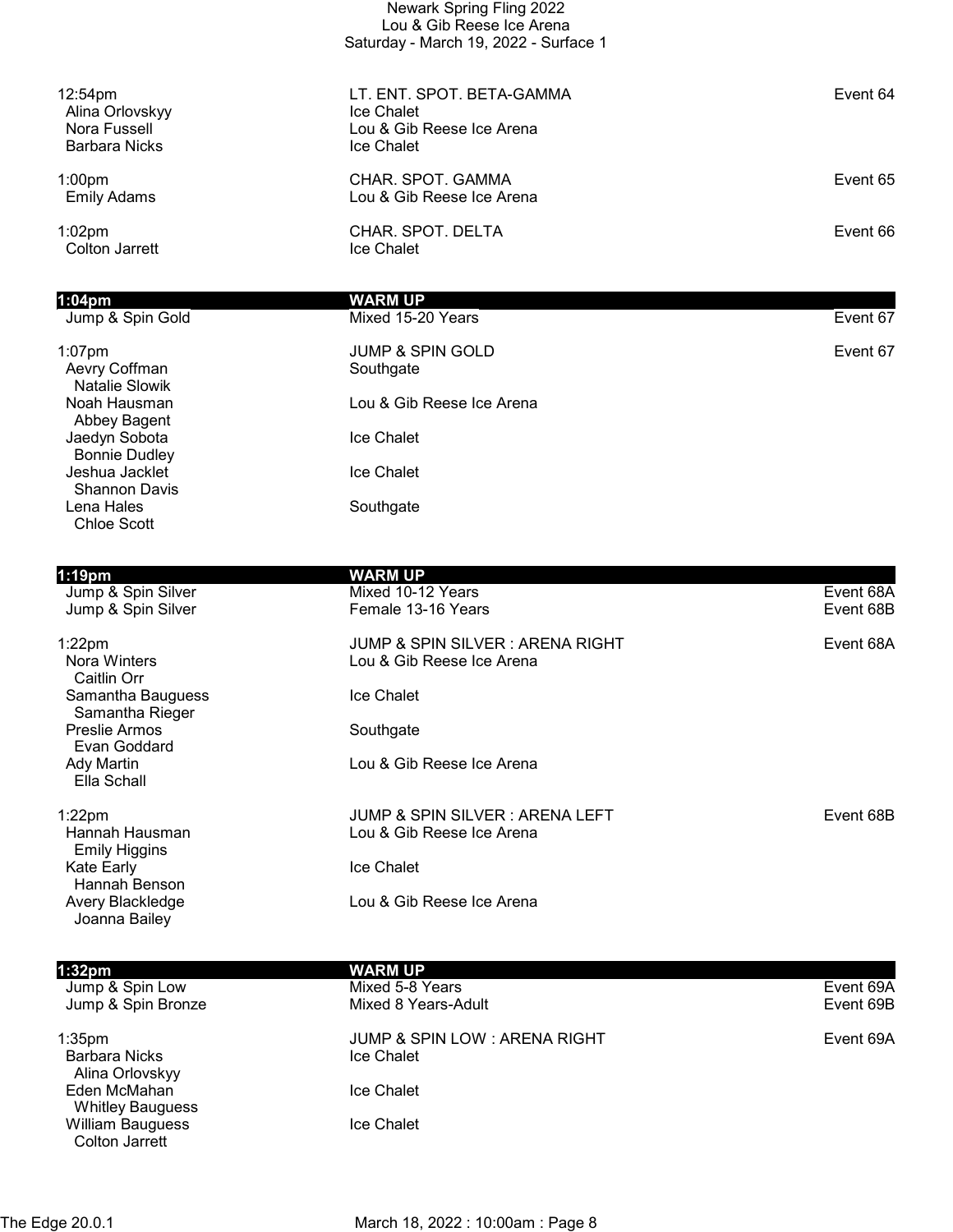| Newark Spring Fling 2022              |
|---------------------------------------|
| Lou & Gib Reese Ice Arena             |
| Saturday - March 19, 2022 - Surface 1 |

| 1:35 <sub>pm</sub><br>Evelyn Swindeman<br>Isabelle Swindeman | JUMP & SPIN BRONZE: ARENA LEFT<br>Ice Chalet | Event 69B |
|--------------------------------------------------------------|----------------------------------------------|-----------|
| Kathryn Gilbert<br><b>Stacey Gilbert</b>                     | <b>Chiller Easton</b>                        |           |
| Hannah Rieger<br><b>Allison Reynolds</b>                     | Ice Chalet                                   |           |
| Isaac Hausman<br><b>Melody Martin</b>                        | Lou & Gib Reese Ice Arena                    |           |
| Callie Boucher<br><b>Chandler Potts</b>                      | Lou & Gib Reese Ice Arena                    |           |
| 1:45 <sub>pm</sub>                                           | <b>WARM UP</b>                               |           |
| Couples Spot. Lt. Ent. Silver                                | Female 13-14 Years                           | Event 70  |
| Couples Spot. Lt. Ent. Gold                                  | Mixed 16-18 Years                            | Event 71  |
| 1:50 <sub>pm</sub>                                           | COUPLES SPOT. LT. ENT. SILVER                | Event 70  |
| Josie Jarrett<br>Lillyanna Jacklet                           | Ice Chalet                                   |           |
| Hannah Hausman<br><b>Emily Higgins</b>                       | Lou & Gib Reese Ice Arena                    |           |

1:55pm COUPLES SPOT. LT. ENT. GOLD Event 71 Austin Johnson Lena Hales **Southgate** Southgate Chloe Scott

2:33pm<br>
Interp. FS4 **WARM UP**<br>
Female 10-

2:38pm INTERP. FS4 Event 74 Samantha Bauguess<br>
Nora Winters<br>
Nora Winters<br>
1990 - Saman Lou & Gib

2:44pm INTERP. FS5 Event 75 Grace Graham **Ice Chalet** 

## 2:01pm RESURFACE

Lou & Gib Reese Ice Arena

| 2:16pm                                                                         | WARM UP                                                                                                      |          |
|--------------------------------------------------------------------------------|--------------------------------------------------------------------------------------------------------------|----------|
| Interp. FS2-3                                                                  | Female 9-11 Years                                                                                            | Event 72 |
| Interp. FS3                                                                    | Female 14-16 Years                                                                                           | Event 73 |
| 2:21pm<br>Samantha Rieger<br>Melody Martin<br>Hannah Rieger<br>Karina Liskooka | INTERP. FS2-3<br>Ice Chalet<br>Lou & Gib Reese Ice Arena<br>Ice Chalet<br>Skating Club of Greater Youngstown | Event 72 |
| 2:29pm<br>Reagan Murphy<br>Lillyanna Jacklet                                   | <b>INTERP. FS3</b><br><b>Ice Chalet</b><br><b>Ice Chalet</b>                                                 | Event 73 |

| 2.JJJII     | <i>WAND</i>        |          |
|-------------|--------------------|----------|
| Interp. FS4 | Female 10-12 Years | Event 74 |
| Interp. FS5 | Female 15 Years    | Event 75 |
|             |                    |          |

Nora Winters **Lou & Gib Reese Ice Arena**<br>Caitlin Orr **Caitlin Orr** Lou & Gib Reese Ice Arena Lou & Gib Reese Ice Arena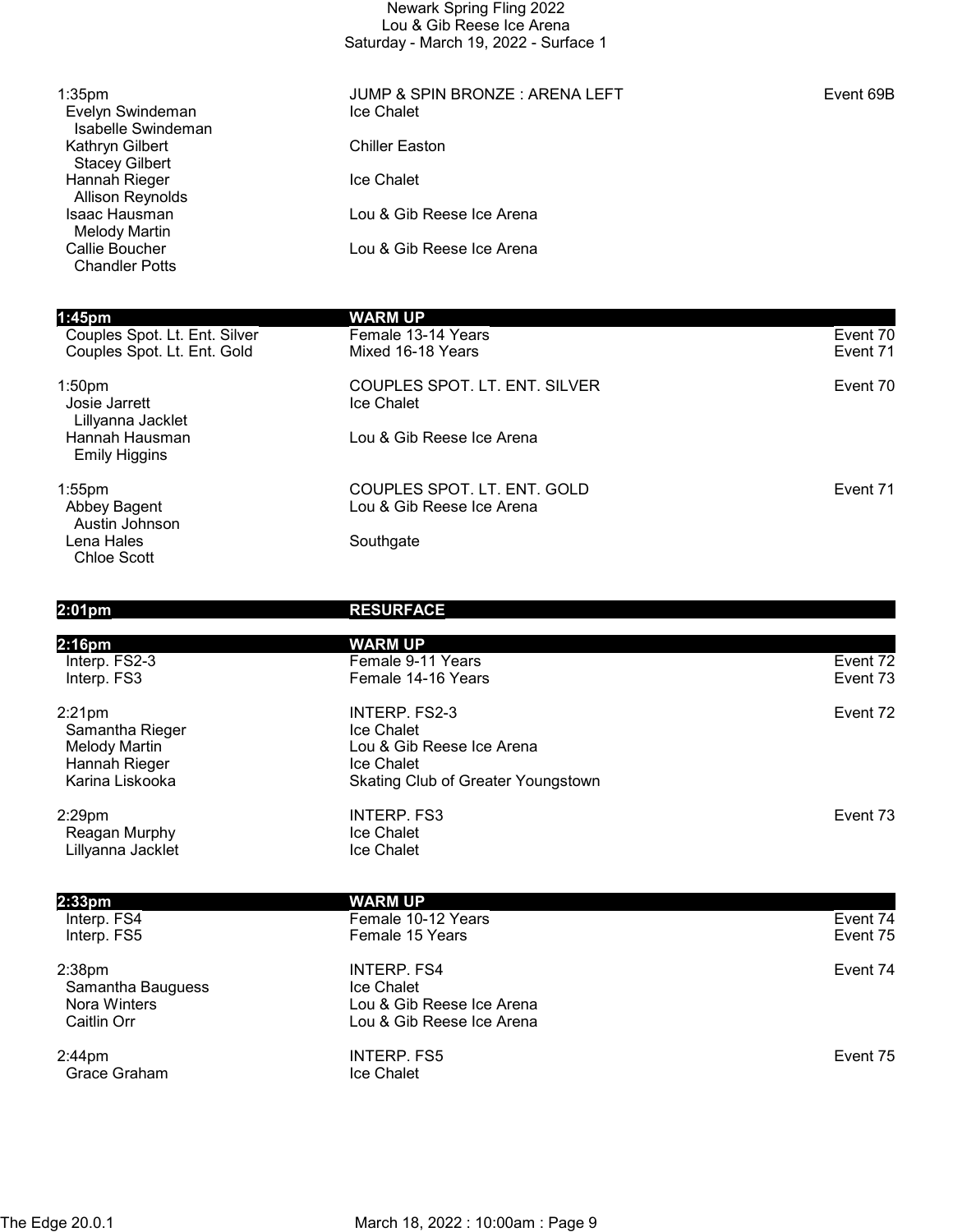| $2:46$ pm                                                                                                                      | <b>WARM UP</b>                                                                                                  |                                                                      |
|--------------------------------------------------------------------------------------------------------------------------------|-----------------------------------------------------------------------------------------------------------------|----------------------------------------------------------------------|
| Rhythmic Hoop FS4<br>Rhythmic Ribbon FS5<br>Rhythmic Ball FS5<br>Rhythmic Hoop FS6<br>Rhythmic Ball FS7<br>Rhythmic Ribbon FS7 | Female 16 Years<br>Female 17 Years<br>Female 18 Years<br>Female 14 Years<br>Male 18 Years<br>Male 16 Years      | Event 76<br>Event 77<br>Event 78<br>Event 79<br>Event 80<br>Event 81 |
| 2:51 <sub>pm</sub><br><b>Rosie Christy</b>                                                                                     | RHYTHMIC HOOP FS4<br>Lou & Gib Reese Ice Arena                                                                  | Event 76                                                             |
| $2:54$ pm<br><b>Kylie Armos</b>                                                                                                | <b>RHYTHMIC RIBBON FS5</b><br>Southgate                                                                         | Event 77                                                             |
| $2:56$ pm<br><b>Charlet Geiger</b>                                                                                             | <b>RHYTHMIC BALL FS5</b><br>Lou & Gib Reese Ice Arena                                                           | Event 78                                                             |
| 2:59pm<br><b>Riley Marchand</b>                                                                                                | RHYTHMIC HOOP FS6<br>Southgate                                                                                  | Event 79                                                             |
| $3:02$ pm<br>Austin Johnson                                                                                                    | <b>RHYTHMIC BALL FS7</b><br>Lou & Gib Reese Ice Arena                                                           | Event 80                                                             |
| $3:05$ pm<br>Noah Hausman                                                                                                      | <b>RHYTHMIC RIBBON FS7</b><br>Lou & Gib Reese Ice Arena                                                         | Event 81                                                             |
| 3:08 <sub>pm</sub><br>Rhythmic Ribbon FS3<br>Rhythmic Ribbon FS4<br>Rhythmic Ribbon FS4                                        | <b>WARM UP</b><br>Female 11-14 Years<br>Female 10 Years<br>Female 13-14 Years                                   | Event 82<br>Event 83<br>Event 84                                     |
| 3:13 <sub>pm</sub><br>Lillyanna Jacklet<br><b>Ady Martin</b>                                                                   | <b>RHYTHMIC RIBBON FS3</b><br>Ice Chalet<br>Lou & Gib Reese Ice Arena                                           | Event 82                                                             |
| 3:18 <sub>pm</sub><br>Nora Winters                                                                                             | <b>RHYTHMIC RIBBON FS4</b><br>Lou & Gib Reese Ice Arena                                                         | Event 83                                                             |
| 3:20 <sub>pm</sub><br>Abigail Partin<br>Avery Blackledge<br>Josie Jarrett<br>Hannah Hausman                                    | <b>RHYTHMIC RIBBON FS4</b><br>Southgate<br>Lou & Gib Reese Ice Arena<br>Ice Chalet<br>Lou & Gib Reese Ice Arena | Event 84                                                             |

| 3:30 <sub>pm</sub>   | WARM UP                   |          |
|----------------------|---------------------------|----------|
| Lt. Ent. Spot. FS4   | Female 12-13 Years        | Event 85 |
| Lt. Ent. Spot. FS6-7 | Mixed 15-18 Years         | Event 86 |
| Lt. Ent. Spot. FS4-5 | Female 15-16 Years        | Event 87 |
| $3:35$ pm            | LT. ENT. SPOT. FS4        | Event 85 |
| Caitlin Orr          | Lou & Gib Reese Ice Arena |          |
| Ali Amyx             | Lou & Gib Reese Ice Arena |          |
| 3:40 <sub>pm</sub>   | LT. ENT. SPOT. FS6-7      | Event 86 |
| Lena Hales           | Southgate                 |          |
| Aevry Coffman        | Southgate                 |          |
| Austin Johnson       | Lou & Gib Reese Ice Arena |          |
| <b>Chloe Scott</b>   | Southgate                 |          |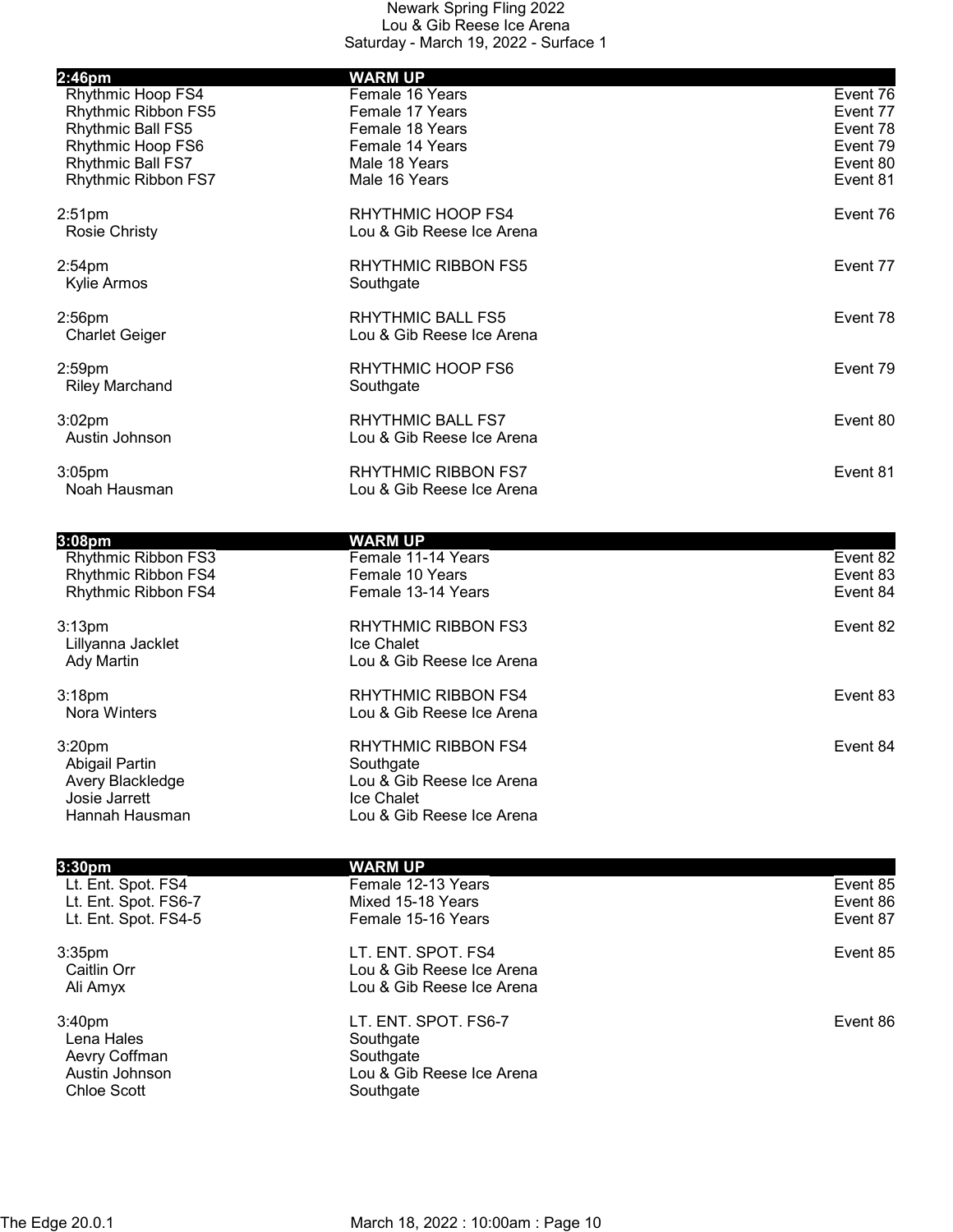| 3:52 <sub>pm</sub><br><b>Kate Early</b><br>Alisa Apostoaei<br><b>Brianna Hales</b> | LT. ENT. SPOT. FS4-5<br>Ice Chalet<br>Ice Chalet<br>Southgate | Event 87 |
|------------------------------------------------------------------------------------|---------------------------------------------------------------|----------|
| 4:00pm                                                                             | <b>WARM UP</b>                                                |          |
| Lt. Ent. Spot. FS1-2                                                               | Mixed 8-10 Years                                              | Event 88 |
| Lt. Ent. Spot. FS4-5                                                               | Female 10-11 Years                                            | Event 89 |
| $4:05$ pm                                                                          | LT. ENT. SPOT. FS1-2                                          | Event 88 |
| Callie Boucher                                                                     | Lou & Gib Reese Ice Arena                                     |          |
| Pepper Emmert                                                                      | Ice Chalet                                                    |          |
| Isaac Hausman                                                                      | Lou & Gib Reese Ice Arena                                     |          |
| 4:12 <sub>pm</sub>                                                                 | LT. ENT. SPOT. FS4-5                                          | Event 89 |
| <b>Preslie Armos</b>                                                               | Southgate                                                     |          |
| Nora Winters                                                                       | Lou & Gib Reese Ice Arena                                     |          |
| <b>Rylan Lent</b>                                                                  | Southgate                                                     |          |
| 4:20pm                                                                             | WARM UP                                                       |          |
| $\sim$ $\sim$ $\sim$ $\sim$                                                        | .                                                             | $\sim$   |

| 7.4VPIII<br>Couples Spot. Char. Low<br>Couples Spot. Char. Bronze<br>Couples Spot. Char. Silver | wani vi<br>Mixed 7 Years-Adult<br>Female 9-10 Years<br>Female 10-14 Years | Event 90<br>Event 91<br>Event 92 |
|-------------------------------------------------------------------------------------------------|---------------------------------------------------------------------------|----------------------------------|
| $4:25$ pm<br>Lilah Hirtzinger<br>Iylah Kruise<br><b>Whitley Bauguess</b><br>Jason Rieger        | <b>COUPLES SPOT. CHAR. LOW</b><br>Lou & Gib Reese Ice Arena<br>Ice Chalet | Event 90                         |
| $4:29$ pm<br>Hannah Rieger<br><b>Allison Reynolds</b>                                           | COUPLES SPOT. CHAR. BRONZE<br>Ice Chalet                                  | Event 91                         |
| $4:31$ pm<br>Samantha Bauguess<br>Samantha Rieger                                               | <b>COUPLES SPOT. CHAR. SILVER</b><br>Ice Chalet                           | Event 92                         |
| Ella Schall<br><b>Ady Martin</b>                                                                | Lou & Gib Reese Ice Arena                                                 |                                  |
| Joanna Bailey<br>Avery Blackledge                                                               | Lou & Gib Reese Ice Arena                                                 |                                  |

## 4:39pm RESURFACE

| 4:54pm<br>Couples Spot. Char. Gold         | <b>WARM UP</b><br>Mixed 16-18 Years   | Event 93 |
|--------------------------------------------|---------------------------------------|----------|
| $4:59$ pm<br>Natalie Slowik<br>Kylie Armos | COUPLES SPOT. CHAR. GOLD<br>Southgate | Event 93 |
| Jaedyn Sobota<br><b>Bonnie Dudley</b>      | Ice Chalet                            |          |
| Noah Hausman<br>Austin Johnson             | Lou & Gib Reese Ice Arena             |          |
| 5:08pm                                     | <b>WARM UP</b>                        |          |
| Char. Spot. FS1-3                          | Mixed 8-9 Years                       | Event 94 |
| Char. Spot. FS1-3                          | Mixed 11-13 Years                     | Event 95 |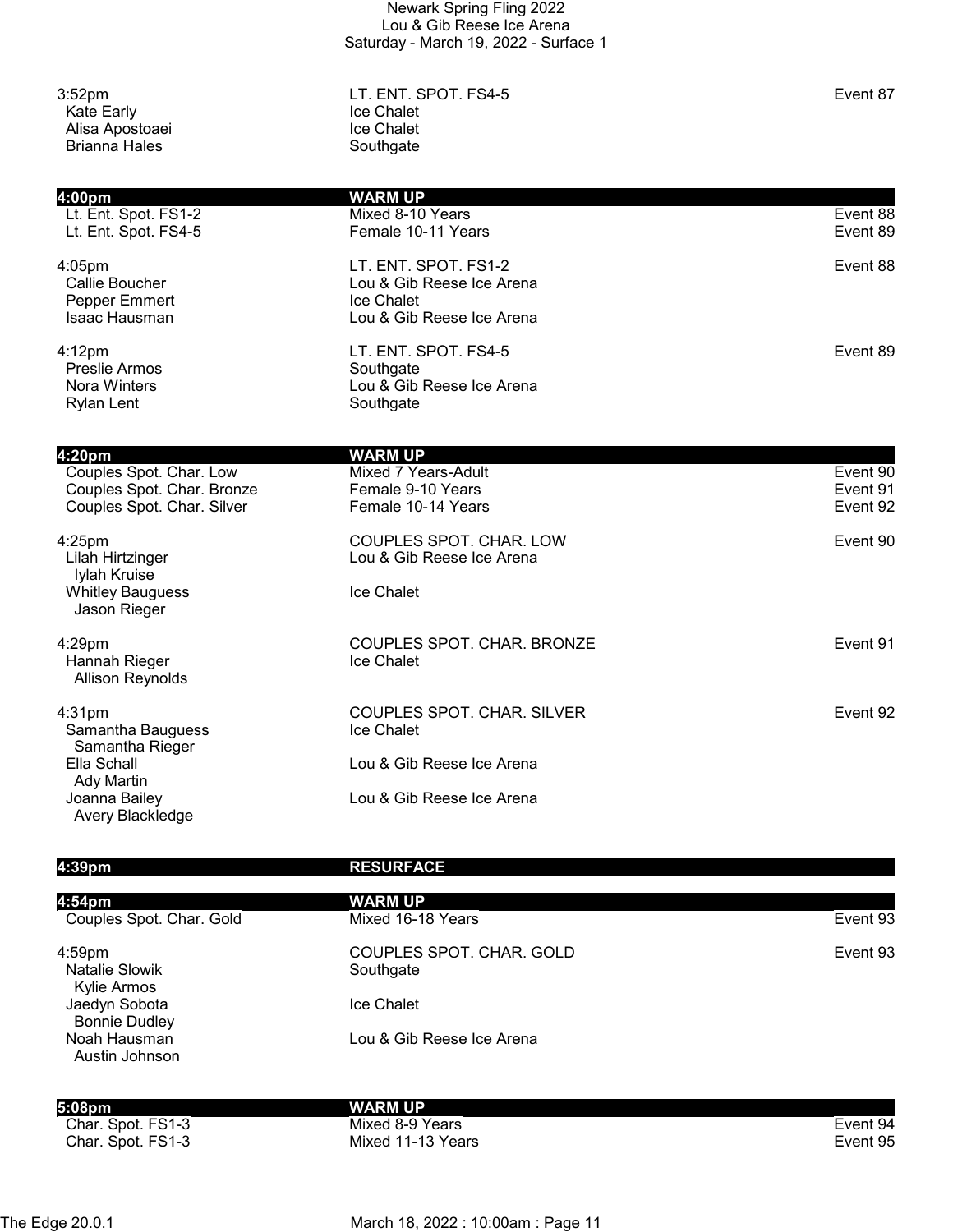|                                                                                                            | Saturday - March 19, 2022 - Surface 1                                                                   |                                   |
|------------------------------------------------------------------------------------------------------------|---------------------------------------------------------------------------------------------------------|-----------------------------------|
| 5:13 <sub>pm</sub><br>Hannah Rieger<br><b>Isaac Hausman</b><br><b>Emily Reimer</b><br><b>Lily Mitchell</b> | CHAR. SPOT. FS1-3<br>Ice Chalet<br>Lou & Gib Reese Ice Arena<br>Lou & Gib Reese Ice Arena<br>Ice Chalet | Event 94                          |
| 5:23pm<br>Shan Chohan<br>Analeigh Roy<br>Ella Edds<br>Samantha Rieger                                      | CHAR. SPOT. FS1-3<br>Ice Chalet<br>Lou & Gib Reese Ice Arena<br>Lou & Gib Reese Ice Arena<br>Ice Chalet | Event 95                          |
| 5:33pm                                                                                                     | <b>WARM UP</b>                                                                                          |                                   |
| Char. Spot. FS4<br>Char. Spot. FS4-5                                                                       | Mixed 10-11 Years<br>Female 12-14 Years                                                                 | Event 96<br>Event 97              |
| 5:38pm<br>Evan Goddard<br>Samantha Bauguess<br><b>Hadley Parish</b>                                        | CHAR. SPOT. FS4<br>Southgate<br>Ice Chalet<br>Southgate                                                 | Event 96                          |
| 5:45pm<br>Ali Amyx<br>Caitlin Orr<br>Adelynn Hales<br>Josie Jarrett                                        | CHAR. SPOT. FS4-5<br>Lou & Gib Reese Ice Arena<br>Lou & Gib Reese Ice Arena<br>Southgate<br>Ice Chalet  | Event 97                          |
| 5:55pm                                                                                                     | <b>WARM UP</b>                                                                                          |                                   |
| Char. Spot. FS4-5<br>Char. Spot. FS7<br>Ex. Freestyle 8                                                    | Female 16-17 Years<br>Male 18 Years<br>Male 16 Years                                                    | Event 98<br>Event 99<br>Event 100 |
| 6:00pm<br>Kylie Armos<br><b>Rosie Christy</b>                                                              | CHAR. SPOT. FS4-5<br>Southgate<br>Lou & Gib Reese Ice Arena                                             | Event 98                          |
| $6:05$ pm<br>Austin Johnson                                                                                | CHAR. SPOT. FS7<br>Lou & Gib Reese Ice Arena                                                            | Event 99                          |
| 6:08pm<br>Noah Hausman                                                                                     | EX. FREESTYLE 8<br>Lou & Gib Reese Ice Arena                                                            | Event 100                         |
| 6:13pm                                                                                                     | <b>WARM UP</b>                                                                                          |                                   |
| Open FS Bronze<br>Open FS Bronze                                                                           | Mixed 8-9 Years<br>Female 13-14 Years                                                                   | Event 101<br>Event 102            |
| 6:18pm<br>Isaac Hausman<br>Hannah Rieger                                                                   | OPEN FS BRONZE<br>Lou & Gib Reese Ice Arena<br>Ice Chalet                                               | Event 101                         |
| 6:24pm<br>Corinne Hawkey<br>Ella Edds<br>Lillyanna Jacklet                                                 | OPEN FS BRONZE<br>Ice Chalet<br>Lou & Gib Reese Ice Arena<br>Ice Chalet                                 | Event 102                         |
| 6:33 <sub>pm</sub>                                                                                         | <b>WARM UP</b>                                                                                          |                                   |
| Open FS Bronze                                                                                             | Female 11-12 Years                                                                                      | Event 103                         |

Newark Spring Fling 2022 Lou & Gib Reese Ice Arena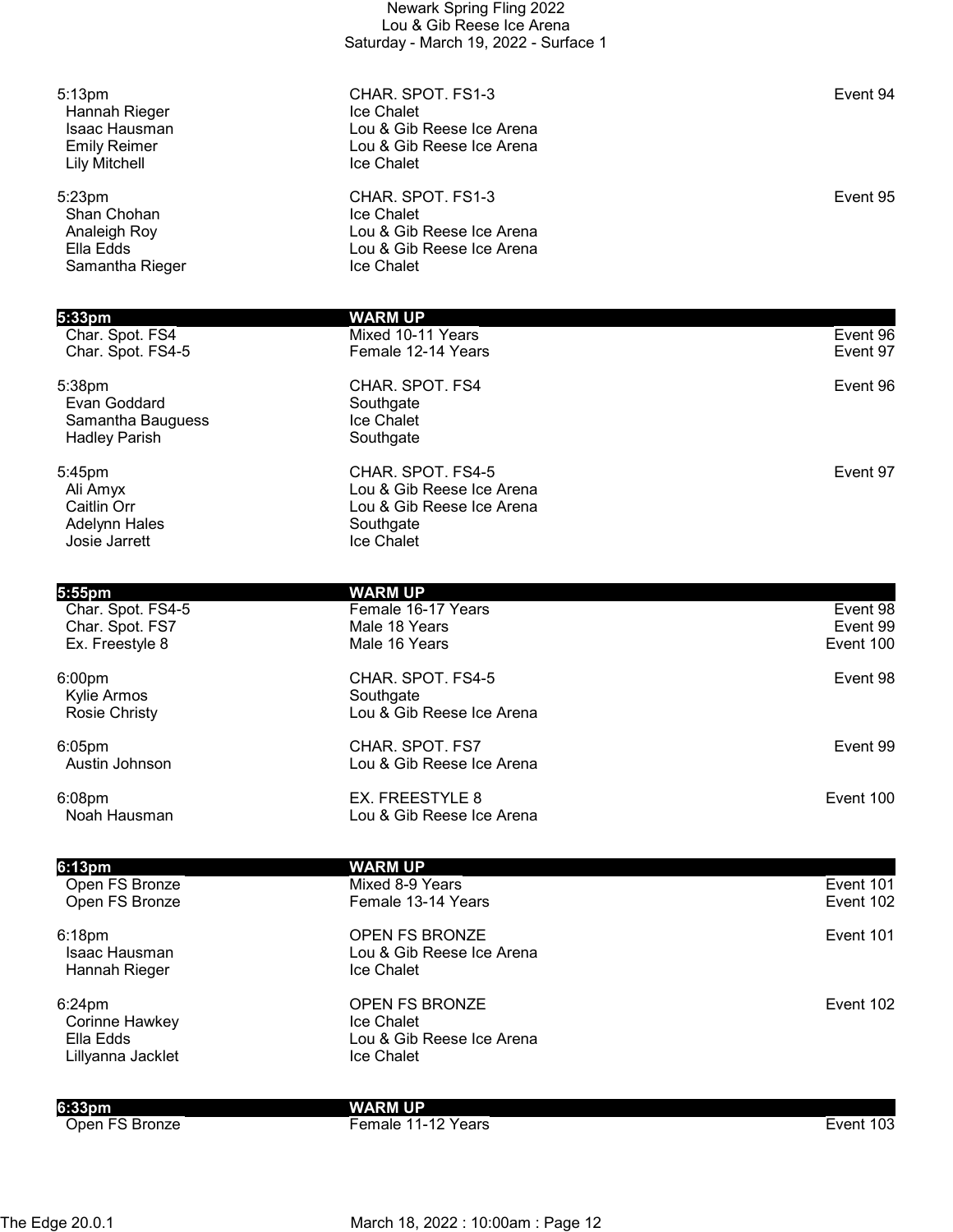| Newark Spring Fling 2022              |
|---------------------------------------|
| Lou & Gib Reese Ice Arena             |
| Saturday - March 19, 2022 - Surface 1 |

| 6:38pm<br><b>Audrey Cameron</b><br>Sarah Giffen | <b>OPEN FS BRONZE</b><br>Lou & Gib Reese Ice Arena<br>Lou & Gib Reese Ice Arena | Event 103 |
|-------------------------------------------------|---------------------------------------------------------------------------------|-----------|
| <b>Chandler Potts</b><br>Ady Martin             | Lou & Gib Reese Ice Arena<br>Lou & Gib Reese Ice Arena                          |           |
| Analeigh Roy<br><b>Madison Flintoff</b>         | Lou & Gib Reese Ice Arena<br>Lou & Gib Reese Ice Arena                          |           |
| $6:56$ pm                                       | <b>RESURFACE</b>                                                                |           |

| 7:11pm                                                                                                    | <b>WARM UP</b>                                                                                                                |           |
|-----------------------------------------------------------------------------------------------------------|-------------------------------------------------------------------------------------------------------------------------------|-----------|
| Open FS Silver                                                                                            | Mixed 10-11 Years                                                                                                             | Event 104 |
| 7:16pm<br>Rylan Lent<br>Nora Winters<br>Preslie Armos<br>Samantha Bauguess<br>Ella Schall<br>Evan Goddard | OPEN FS SILVER<br>Southgate<br>Lou & Gib Reese Ice Arena<br>Southgate<br>Ice Chalet<br>Lou & Gib Reese Ice Arena<br>Southgate | Event 104 |
| 7:34pm                                                                                                    | <b>WARM UP</b>                                                                                                                |           |
| Open FS Silver                                                                                            | Female 13 Years                                                                                                               | Event 105 |
| 7:39pm<br><b>Alex Gowans</b><br>Abigail Partin<br>Hannah Hausman<br>Megan Reimer                          | <b>OPEN FS SILVER</b><br>Lou & Gib Reese Ice Arena<br>Southgate<br>Lou & Gib Reese Ice Arena<br>Lou & Gib Reese Ice Arena     | Event 105 |
| 7:51pm                                                                                                    | <b>WARM UP</b>                                                                                                                |           |
| Open FS Silver                                                                                            | Female 14-15 Years                                                                                                            | Event 106 |

Lou & Gib Reese Ice Arena

Enathgate<br>Lou & Gib Reese Ice Arena<br>Ice Chalet

Lou & Gib Reese Ice Arena

7:56pm **Event 106** OPEN FS SILVER Adelyn Koklich<br>Adelynn Hales<br>Emily Higgins Grace Graham<br>Joanna Bailey

| 8:11 <sub>pm</sub>                                                                                    | WARM UP                                                                                                    |           |
|-------------------------------------------------------------------------------------------------------|------------------------------------------------------------------------------------------------------------|-----------|
| Open FS Silver                                                                                        | Mixed 16-18 Years                                                                                          | Event 107 |
| Open FS Gold Short                                                                                    | Female 16-18 Years                                                                                         | Event 108 |
| $8:16$ pm<br><b>Brianna Hales</b><br><b>Antony Goldenberg</b><br><b>Charlet Geiger</b><br>Josie Hamby | <b>OPEN FS SILVER</b><br>Southgate<br>Lou & Gib Reese Ice Arena<br>Lou & Gib Reese Ice Arena<br>Ice Chalet | Event 107 |
| $8:28$ pm<br>Kaitlyn Nash<br><b>Natalie Slowik</b>                                                    | OPEN FS GOLD SHORT<br>Lou & Gib Reese Ice Arena<br>Southgate                                               | Event 108 |

8:34pm WARM UP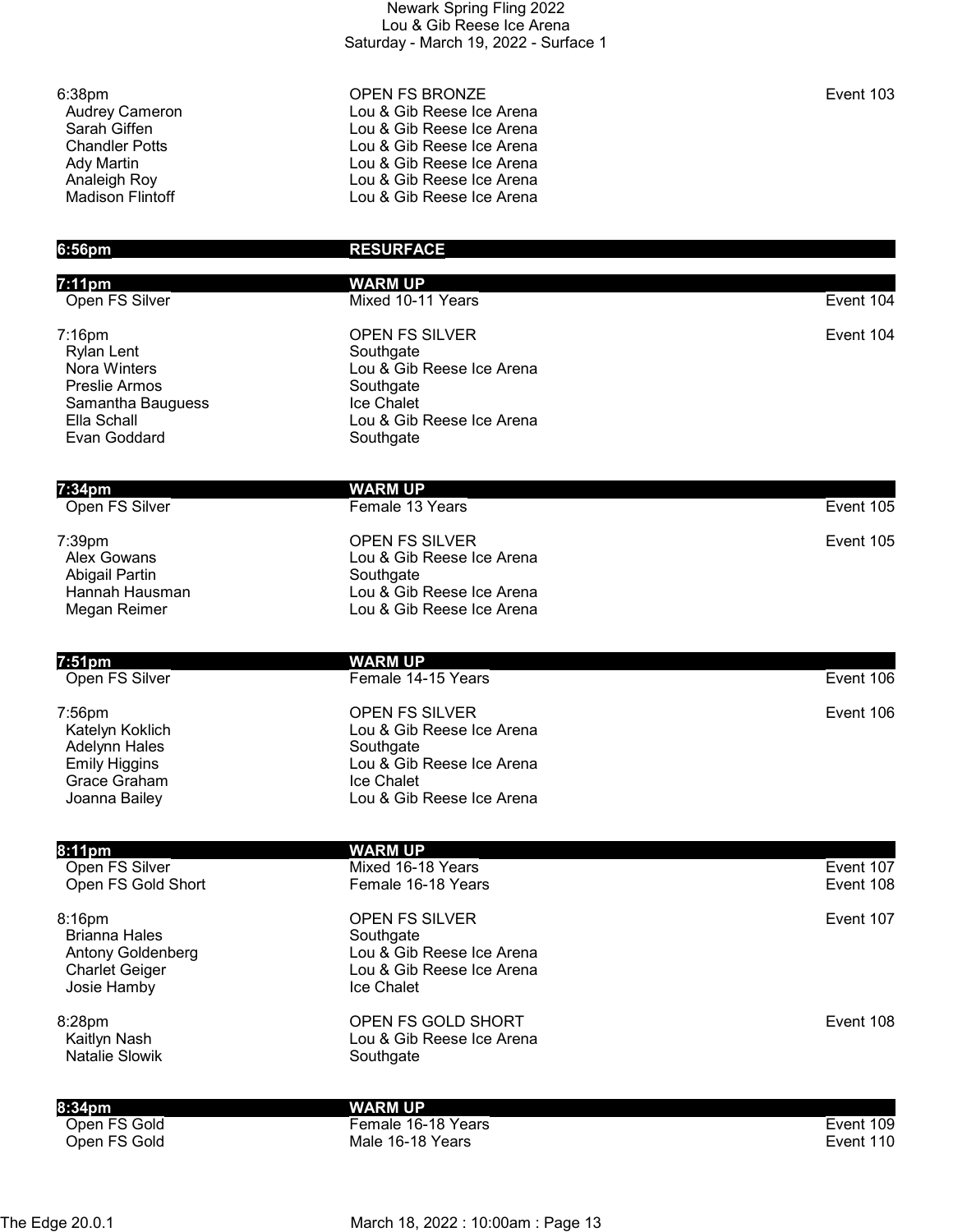| Newark Spring Fling 2022              |
|---------------------------------------|
| Lou & Gib Reese Ice Arena             |
| Saturday - March 19, 2022 - Surface 1 |

8:39pm OPEN FS GOLD Event 109 Chloe Scott<br>
Isabela Miller Southgate<br>
Ice Chalet Lou & Gib Reese Ice Arena<br>Southgate

8:55pm OPEN FS GOLD Event 110 Austin Johnson Lou & Gib Reese Ice Arena Lou & Gib Reese Ice Arena

Isabela Miller<br>Abbey Bagent

Lena Hales

## 9:03pm RESURFACE

# 9:18pm WARM UP Ensemble Event 111 9:23pm ENSEMBLE Event 111 Mary Poppins **Mary Poppins**<br>
Southgate Team
Southgate Team
Southgate **Southgate** Southgate Team<br>Snow White's Crew Snow White's Crew Lou & Gib Reese Ice Arena<br>
Happily Never After Lou & Gib Reese Ice Arena Lou & Gib Reese Ice Arena

### 9:39pm END OF DAYS EVENTS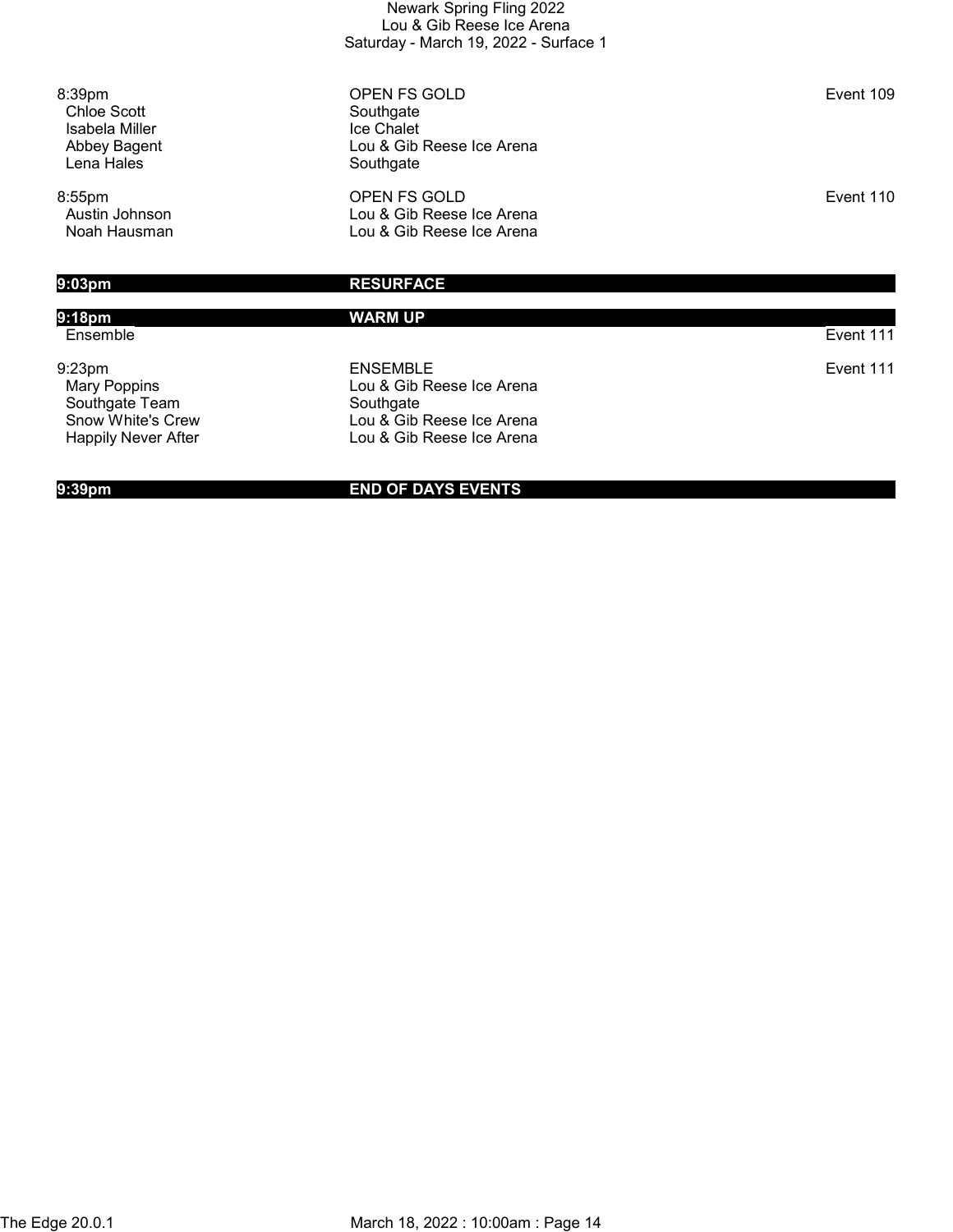| 8:00am                                                                                                | <b>WARM UP</b>                                                                         |                        |
|-------------------------------------------------------------------------------------------------------|----------------------------------------------------------------------------------------|------------------------|
| Sync. Form.                                                                                           | Jr. Youth-Youth                                                                        | Event 112              |
| 8:00am<br>Arctic Snowflakes (Greatest Showman)<br>Chiller Synchro (Denise's Team)                     | SYNC. FORM.<br>Lou & Gib Reese Ice Arena<br><b>Chiller Easton</b>                      | Event 112              |
|                                                                                                       |                                                                                        |                        |
| 8:13am<br>Sync. Advance Form.                                                                         | <b>WARM UP</b><br>Sr. Youth                                                            | Event 113              |
| 8:13am<br>Chiller Synchro (Shelby's Team)<br>Arctic Snowflakes (Pirate)                               | SYNC. ADVANCE FORM.<br><b>Chiller Easton</b><br>Lou & Gib Reese Ice Arena              | Event 113              |
| 8:26am                                                                                                | <b>WARM UP</b>                                                                         |                        |
| Sync. Skate                                                                                           | Teen                                                                                   | Event 114              |
| 8:26am<br>Chiller Synchro (Mellissa's Team)<br>Arctic Snowflakes (Swing)<br><b>RU Revolution/Teen</b> | <b>SYNC. SKATE</b><br><b>Chiller Easton</b><br>Lou & Gib Reese Ice Arena<br>Ice Chalet | Event 114              |
| 8:41am                                                                                                | <b>ON-ICE AWARDS</b>                                                                   |                        |
| 8:46am                                                                                                | <b>RESURFACE</b>                                                                       |                        |
| 9:16am                                                                                                | <b>WARM UP</b>                                                                         |                        |
| Sync. Form.                                                                                           | Adult                                                                                  | Event 115              |
| 9:16am<br><b>Arctic Snowflakes Adult</b><br>Chiller Synchro (Adult Team)                              | SYNC. FORM.<br>Lou & Gib Reese Ice Arena<br><b>Chiller Easton</b>                      | Event 115              |
| 9:29am<br>Sync. Skate                                                                                 | <b>WARM UP</b><br>Sr. Youth                                                            | Event 116              |
|                                                                                                       |                                                                                        |                        |
| 9:29am<br>Arctic Snowflakes (Warrior)<br><b>RU Revolution/Sr. Youth</b>                               | <b>SYNC, SKATE</b><br>Lou & Gib Reese Ice Arena<br><b>Ice Chalet</b>                   | Event 116              |
| 9:39am                                                                                                | <b>WARM UP</b>                                                                         |                        |
| Sync. Advance Form.                                                                                   | Youth                                                                                  | Event 117              |
| 9:39am<br><b>RU Revolution/Youth</b><br>Arctic Snowflakes (Rock n' Roll)                              | SYNC. ADVANCE FORM.<br>Ice Chalet<br>Lou & Gib Reese Ice Arena                         | Event 117              |
| 9:52am                                                                                                | <b>ON-ICE AWARDS</b>                                                                   |                        |
| 9:57am                                                                                                | <b>RESURFACE</b>                                                                       |                        |
| 10:12am                                                                                               | <b>WARM UP</b>                                                                         |                        |
| Footwork 2<br>Footwork 4                                                                              | Female 11 Years<br>Female 10-11 Years                                                  | Event 118<br>Event 119 |
| Footwork 4-5                                                                                          | Female 13-14 Years                                                                     | Event 120              |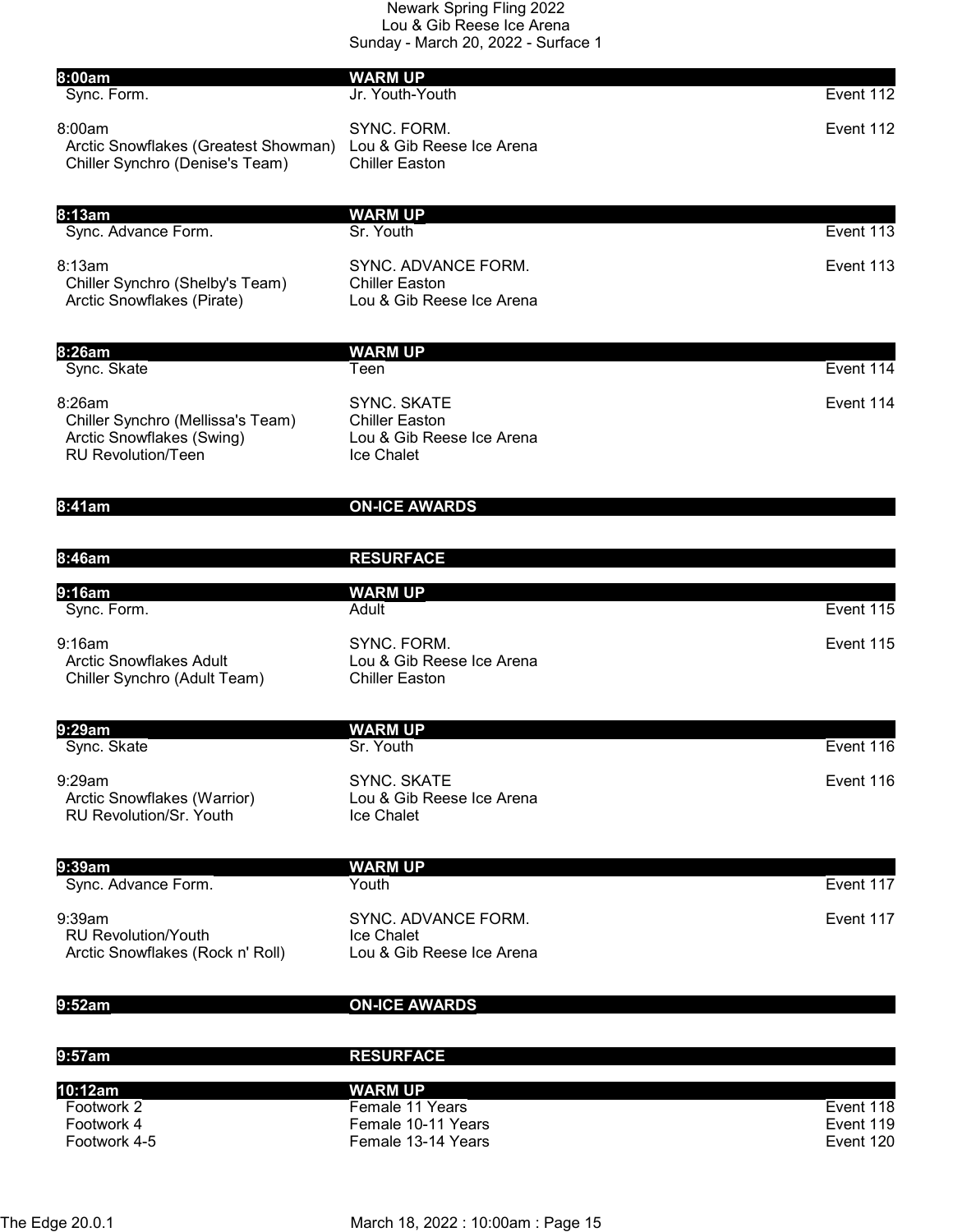| l10:29am                  | WARM UP                                                |           |
|---------------------------|--------------------------------------------------------|-----------|
| Alex Gowans               | Lou & Gib Reese Ice Arena                              |           |
| <b>Emily Higgins</b>      | Lou & Gib Reese Ice Arena                              |           |
| Ali Amyx<br>Joanna Bailey | Lou & Gib Reese Ice Arena<br>Lou & Gib Reese Ice Arena |           |
| Hannah Hausman            | Lou & Gib Reese Ice Arena                              |           |
| $10:20$ am                | FOOTWORK 4-5                                           | Event 120 |
| Samantha Bauguess         | Ice Chalet                                             |           |
| Ella Schall               | Lou & Gib Reese Ice Arena                              |           |
| $10:16$ am                | <b>FOOTWORK4</b>                                       | Event 119 |
| Sarah Giffen              | Lou & Gib Reese Ice Arena                              |           |
| 10:15am                   | <b>FOOTWORK2</b>                                       | Event 118 |
|                           |                                                        |           |
|                           | Sunday - March 20, 2022 - Surface 1                    |           |
|                           | Lou & Gib Reese Ice Arena                              |           |

Newark Spring Fling 2022

| Footwork 4-5                                                                             | Female 16-17 Years                                                 | Event 121 |
|------------------------------------------------------------------------------------------|--------------------------------------------------------------------|-----------|
| Footwork 6-7                                                                             | Female 14-16 Years                                                 | Event 122 |
| 10:32am<br><b>Rosie Christy</b><br>Kylie Armos                                           | FOOTWORK 4-5<br>Lou & Gib Reese Ice Arena<br>Southgate             | Event 121 |
| 10:36am<br><b>Riley Marchand</b><br>Isabela Miller<br><b>Natalie Slowik</b><br>Sora Imai | FOOTWORK 6-7<br>Southgate<br>Ice Chalet<br>Southgate<br>Ice Chalet | Event 122 |

| 10:43am                                                                                           | <b>WARM UP</b>                                                                                              |           |
|---------------------------------------------------------------------------------------------------|-------------------------------------------------------------------------------------------------------------|-----------|
| Footwork 7-Gold                                                                                   | Female 17-18 Years                                                                                          | Event 123 |
| Footwork 9                                                                                        | Female 18 Years                                                                                             | Event 124 |
| $10:46$ am<br><b>Bonnie Dudley</b><br>Kaitlyn Nash<br><b>Chloe Scott</b><br><b>Charlet Geiger</b> | <b>FOOTWORK 7-GOLD</b><br>Ice Chalet<br>Lou & Gib Reese Ice Arena<br>Southgate<br>Lou & Gib Reese Ice Arena | Event 123 |
| 10:54am<br>Abbey Bagent                                                                           | FOOTWORK 9<br>Lou & Gib Reese Ice Arena                                                                     | Event 124 |
| 10:55am                                                                                           | WARM UP                                                                                                     |           |

| IV.VVUII                                                  |                                              |           |
|-----------------------------------------------------------|----------------------------------------------|-----------|
| Couples Spot. Drama Bronze                                | Female 25 Years-Adult                        | Event 125 |
| $11:00$ am<br>Celeste Prince<br><b>Breanne Reamsnider</b> | COUPLES SPOT. DRAMA BRONZE<br>Chiller Easton | Event 125 |

| 11:03am                                             | <b>WARM UP</b>                                            |           |
|-----------------------------------------------------|-----------------------------------------------------------|-----------|
| Artistic FS1-3                                      | Female 9-11 Years                                         | Event 126 |
| Artistic FS1-2                                      | Female 14-18 Years                                        | Event 127 |
| <b>Artistic FS3</b>                                 | Female 14-16 Years                                        | Event 128 |
| 11:08am<br><b>Madison Flintoff</b><br>Lily Mitchell | ARTISTIC FS1-3<br>Lou & Gib Reese Ice Arena<br>Ice Chalet | Event 126 |
| Samantha Rieger                                     | <b>Ice Chalet</b>                                         |           |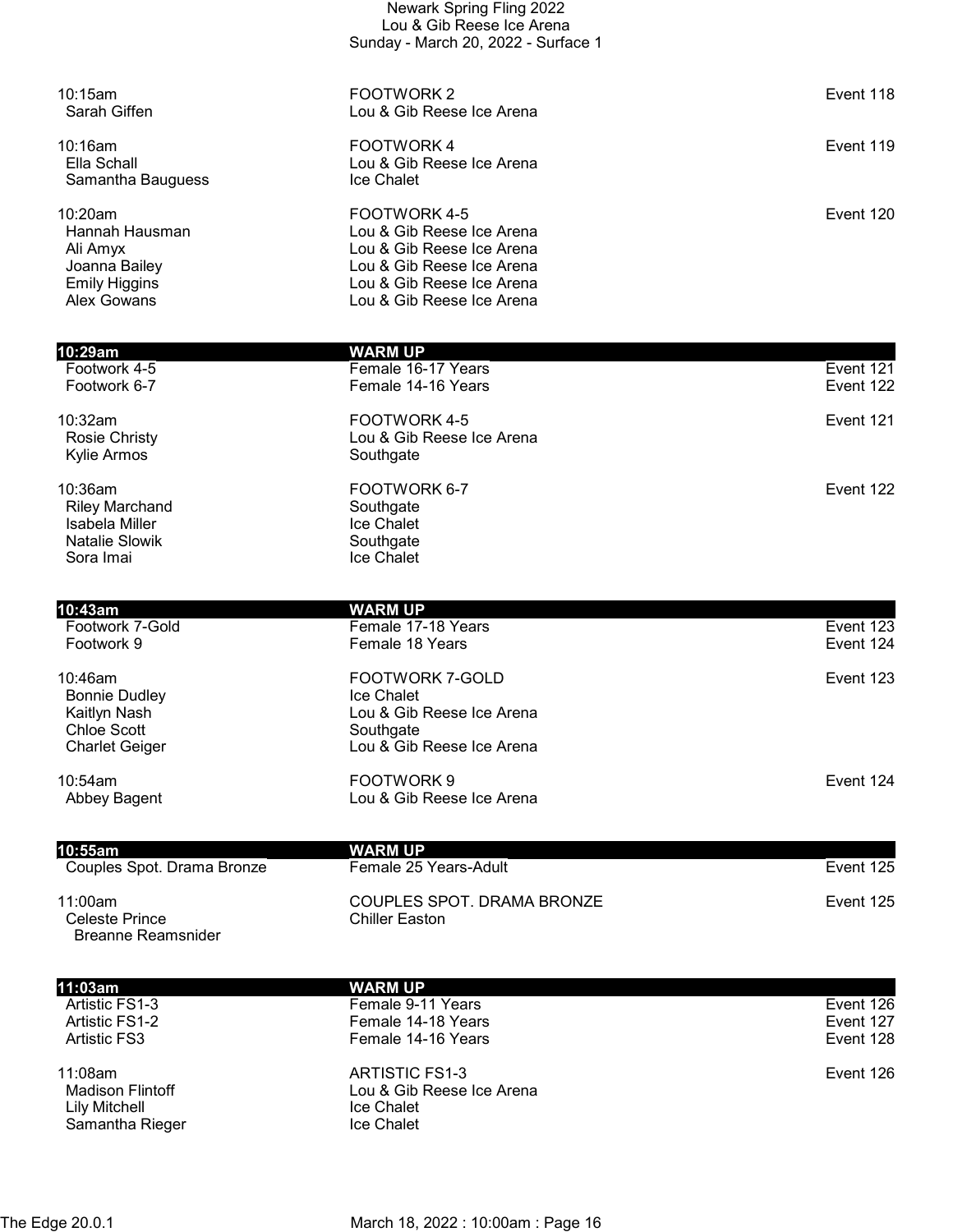| 11:15am<br><b>Josie Swartz</b><br><b>Rachil McAllister</b>                                       | <b>ARTISTIC FS1-2</b><br>Lou & Gib Reese Ice Arena<br>Ice Chalet                                                                          | Event 127                                        |
|--------------------------------------------------------------------------------------------------|-------------------------------------------------------------------------------------------------------------------------------------------|--------------------------------------------------|
| 11:20am<br>Lillyanna Jacklet<br>Reagan Murphy                                                    | <b>ARTISTIC FS3</b><br>Ice Chalet<br>Ice Chalet                                                                                           | Event 128                                        |
| 11:25am                                                                                          | <b>WARM UP</b>                                                                                                                            |                                                  |
| Artistic FS4<br>Artistic FS4-5<br><b>Artistic FS4</b><br><b>Artistic FS4</b>                     | Female 10-11 Years<br>Female 13-14 Years<br>Female 16 Years<br>Female 18-20 Years                                                         | Event 129<br>Event 130<br>Event 131<br>Event 132 |
| 11:30am<br>Samantha Bauguess<br>Madeleine Darby                                                  | <b>ARTISTIC FS4</b><br>Ice Chalet<br>Ice Chalet                                                                                           | Event 129                                        |
| 11:35am<br>Avery Blackledge<br><b>Alex Gowans</b><br><b>Emily Higgins</b><br>Hannah Hausman      | <b>ARTISTIC FS4-5</b><br>Lou & Gib Reese Ice Arena<br>Lou & Gib Reese Ice Arena<br>Lou & Gib Reese Ice Arena<br>Lou & Gib Reese Ice Arena | Event 130                                        |
| 11:45am<br>Hannah Benson<br><b>Rosie Christy</b>                                                 | <b>ARTISTIC FS4</b><br>Ice Chalet<br>Lou & Gib Reese Ice Arena                                                                            | Event 131                                        |
| 11:50am<br>Josie Hamby<br>Isabella Birman                                                        | <b>ARTISTIC FS4</b><br>Ice Chalet<br>Southgate                                                                                            | Event 132                                        |
| 11:55am                                                                                          |                                                                                                                                           |                                                  |
| Artistic FS6-7<br>Artistic FS6-7                                                                 | <b>WARM UP</b><br>Mixed 14-16 Years<br>Mixed 18-20 Years                                                                                  | Event 133<br>Event 134                           |
| 12:00pm<br>Aevry Coffman<br>Isabela Miller<br><b>Natalie Slowik</b><br>Noah Hausman<br>Sora Imai | <b>ARTISTIC FS6-7</b><br>Southgate<br>Ice Chalet<br>Southgate<br>Lou & Gib Reese Ice Arena<br>Ice Chalet                                  | Event 133                                        |
| 12:15pm<br>Kaitlyn Nash<br>Abbey Bagent<br>Jaedyn Sobota<br>Jeshua Jacklet                       | <b>ARTISTIC FS6-7</b><br>Lou & Gib Reese Ice Arena<br>Lou & Gib Reese Ice Arena<br>Ice Chalet<br>Ice Chalet                               | Event 134                                        |

| 12:27pm                    | <b>RESURFACE</b>                                      |           |
|----------------------------|-------------------------------------------------------|-----------|
| 12:42pm                    | <b>WARM UP</b>                                        |           |
| Drama Spot. FS3            | Female 11-14 Years                                    | Event 135 |
| Drama Spot. FS4            | Female 13 Years                                       | Event 136 |
| Drama Spot. FS5            | Female 16-17 Years                                    | Event 137 |
| 12:47pm<br>Karina Liskooka | DRAMA SPOT. FS3<br>Skating Club of Greater Youngstown | Event 135 |
| Lillyanna Jacklet          | Ice Chalet                                            |           |

The Edge 20.0.1 **March 18, 2022 : 10:00am : Page 17**